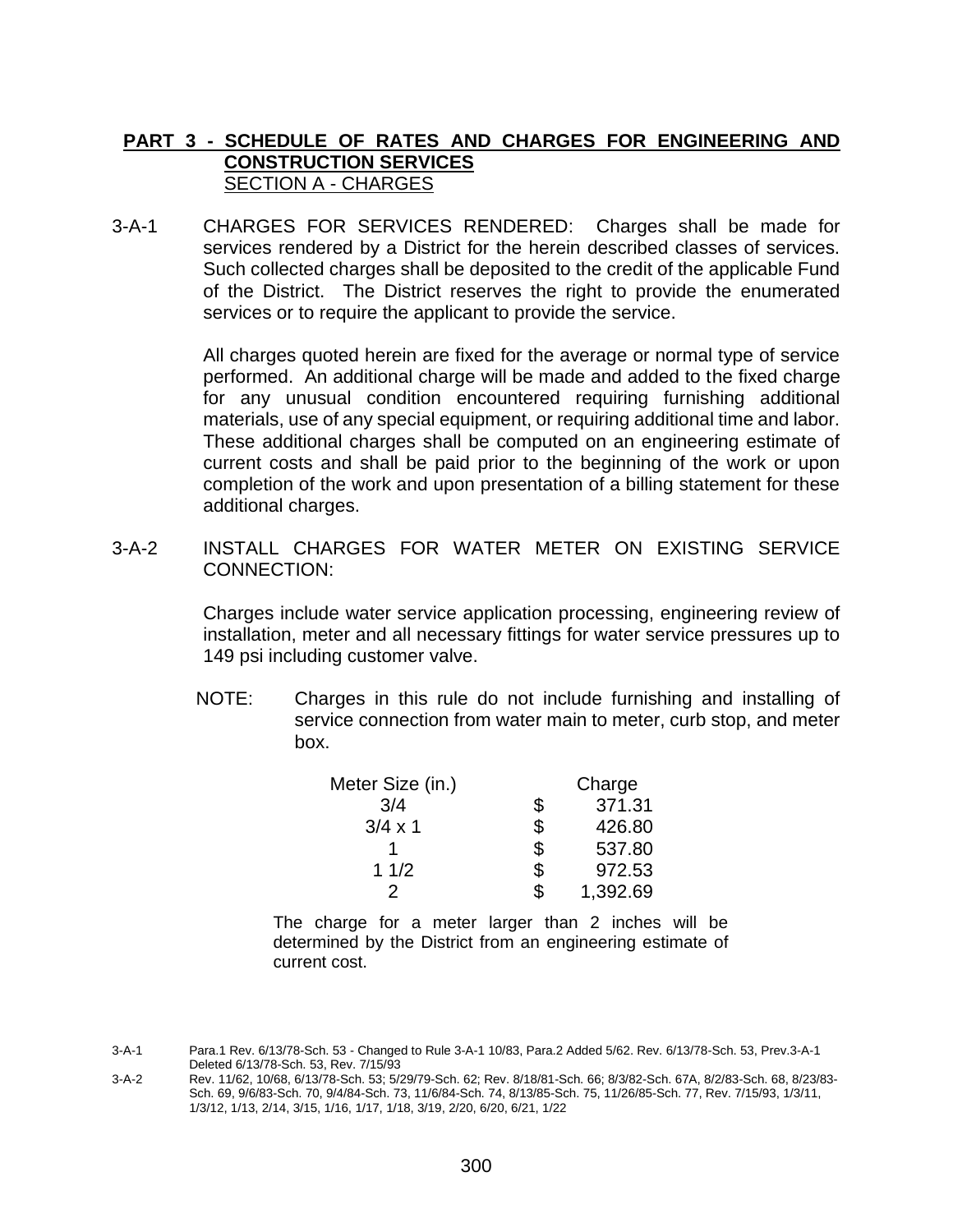## 3-A-2 INSTALL CHARGES FOR WATER METER ON EXISTING SERVICE CONNECTION: (Continued)

To account for the annual changes in water system construction costs, the Director of Public Works will review the above charges annually before January 1 and adjust these charges by the percentage movement between the previous year and current year of the Construction Cost Index for the Los Angeles Region as published by the Engineering News Record.

3-A-2 Rev. 11/62, 10/68, 6/13/78-Sch. 53; 5/29/79-Sch. 62; Rev. 8/18/81-Sch. 66; 8/3/82-Sch. 67A, 8/2/83-Sch. 68, 8/23/83- Sch. 69, 9/6/83-Sch. 70, 9/4/84-Sch. 73, 11/6/84-Sch. 74, 8/13/85-Sch. 75, 11/26/85-Sch. 77, Rev. 7/15/93, 1/3/11, 1/3/12, 1/13, 2/14, 3/15, 1/16, 1/17, 1/18, 3/19, 2/20, 6/20, 6/21, 1/22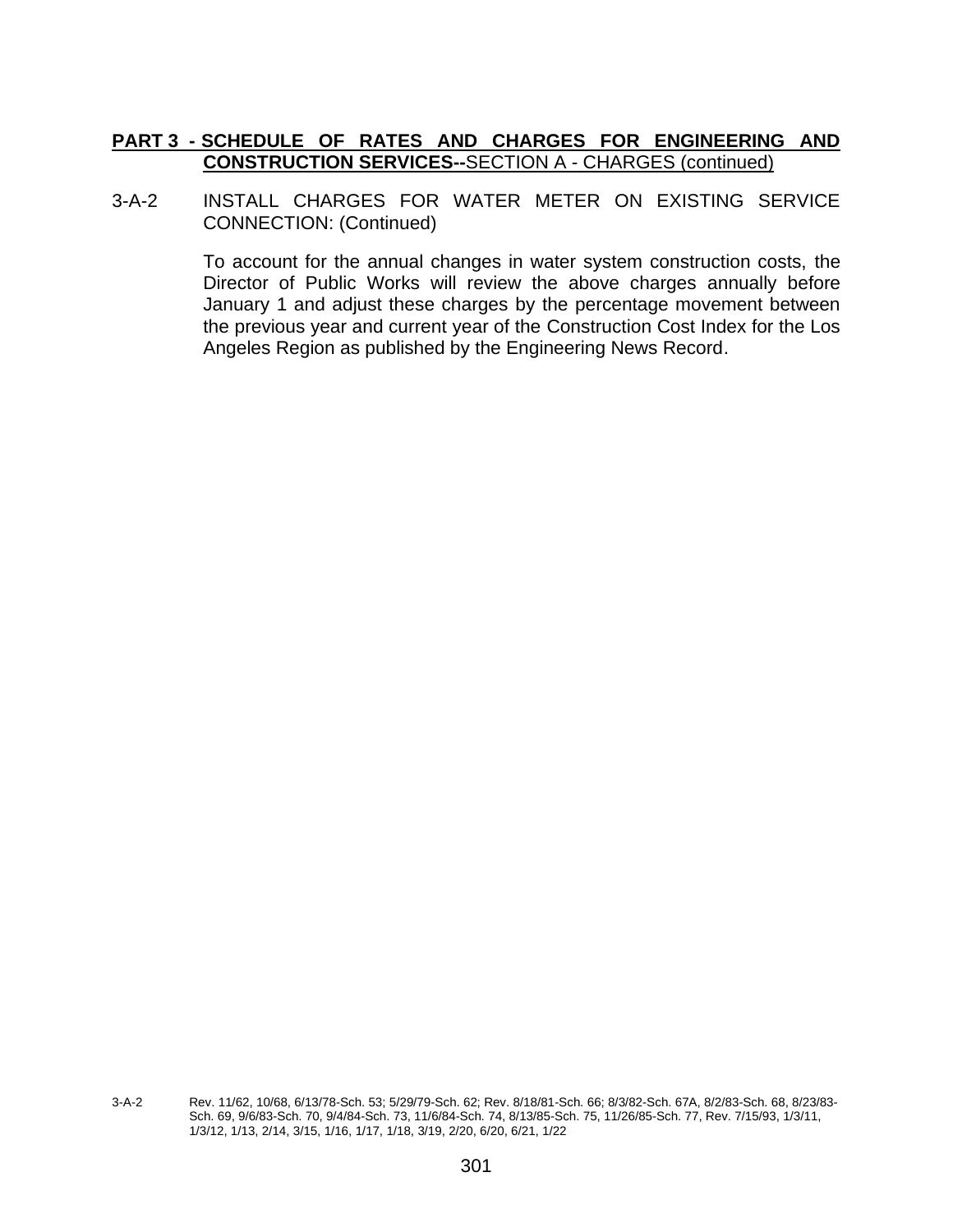- 3-A-3 INSTALLATION CHARGE FOR PERMANENT SERVICE CONNECTION AND WATER METER FURNISHED BY THE DISTRICT: Charges for the District to furnish and install service connection and/or water meters with District forces, equipment, and furnished materials are established by the conditions a, c, and d, as follows:
	- NOTE: The charges established in this rule are based on average conditions and will be increased by the District if the conditions associated with any particular installation require installation of a service connection more than 50 feet in length (See Rule 3-A-10) or performance of extra work or furnishing of extra materials. The extra charges for such other than normal conditions will be determined by the District from an engineering estimate of current costs.
	- a. Service Connection Installation Only (without water meter and for all pressures of water service 150 psi to 500 psi.): Charges include cost of water service application processing, engineering review of application, obtaining of a road excavation or highway encroachment permit, pavement removal, excavation (boring if necessary), tapping of water main, installation of piping and fittings up to and including a customer curb stop, and meter box (traffic or parkway type), backfilling, street resurfacing (temporary and permanent), and all other necessary work and materials.

| <b>Service Connection</b><br>Size (in.) |     | Charge   |
|-----------------------------------------|-----|----------|
|                                         | \$. | 1,128.43 |
| 11/2                                    | S   | 1,404.61 |
|                                         | S.  | 1,915.95 |

The charge for service connection larger than 2 inches will be determined by the District from an engineering estimate of current cost.

To account for the annual changes in water system construction costs, the Director of Public Works will review the above charges annually before January 1 and adjust these charges by the percentage movement between the previous year and current year of the Construction Cost Index for the Los Angeles Region as published by the Engineering News Record.

3-A-3b Rev. 4/22/75, 2/1/77-Sch. 41R, 6/13/78-Sch. 53; 5/29/79-Sch. 62; 8/18/81-Sch. 66; 8/3/82-Sch. 67A, 8/2/83-Sch. 68, 8/23/83-Sch. 69, 9/6/83-Sch. 70, 9/4/84-Sch. 73, 11/6/84-Sch. 74, 8/13/85-Sch. 75, 11/26/85-Sch. 77, Deleted 7/15/93

<sup>3-</sup>A-3a Rev. 7/59, 8/63, 4/66, 10/68, 9/4/84-Sch. 73, 11/6/84-Sch. 74, Para. a Rev. 4/22/75, 2/1/77-Sch. 41R, 6/18/78-Sch. 53; 5/29/79-Sch. 62; Rev. 8/18/81-Sch. 66; Rev. 8/2/82-Sch. 67A, 8/2/83-Sch. 68, 8/23/83-Sch. 69, 9/6/83-Sch. 70, 9/4/84-Sch. 73, 11/6/84-Sch. 74, 8/13/85-Sch. 75, 11/26/85-Sch. 77, Rev. 7/15/93, 1/3/11, 1/3/12, 1/13, 2/14, 3/15, 1/16, 1/17, 1/18, 3/19, 2/20, 6/20, 6/21, 1/22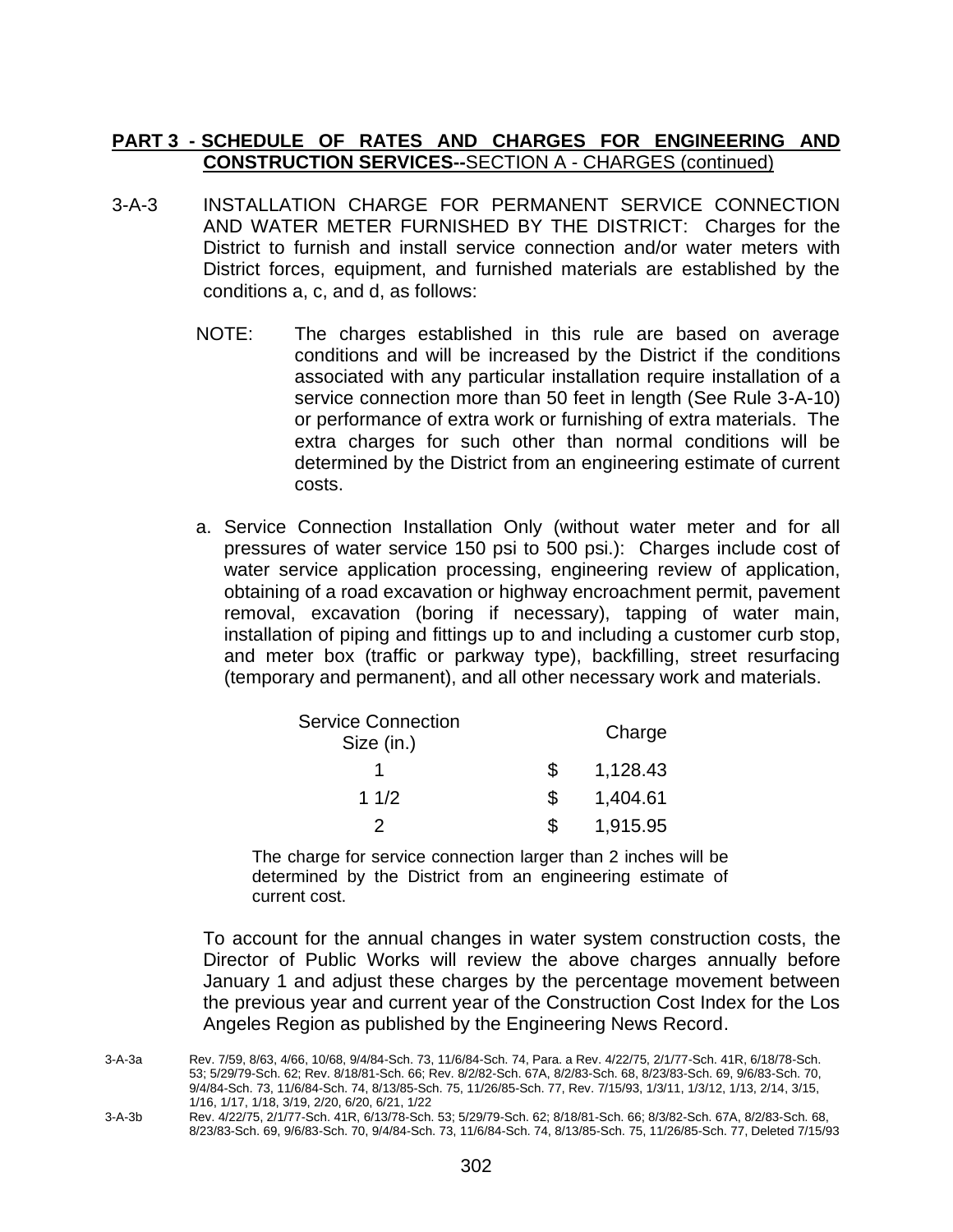#### 3-A-3 INSTALLATION CHARGES FOR PERMANENT SERVICE CONNECTION AND WATER METER FURNISHED BY THE DISTRICT: (Continued)

c. Service Connection and Meter Installation Complete (for all pressures of water service up to 149 psi only.): Charges include cost of obtaining a road excavation or highway encroachment permit, pavement removal, excavation (boring if necessary), tapping of water main, installation of piping and fittings, meter and meter box (traffic or parkway type), backfilling, street resurfacing (temporary or permanent), and all other necessary work and materials including customer valve.

| <b>Size of Service</b><br>Connection | Size of<br>Meter |    | Charge   |
|--------------------------------------|------------------|----|----------|
| 1"                                   | $3/4" \times 1"$ | \$ | 1,553.91 |
| 1"                                   | 1"               | S  | 1,663.61 |
| 11/2"                                | 11/2"            | \$ | 2,377.12 |
| 2"                                   | ?"               | \$ | 3,309.98 |

The charge for a meter and service connection larger than 2 inches will be determined by the District from an engineering estimate of current charges.

To account for the annual changes in water system construction costs, the Director of Public Works will review the above charges annually before January 1 and adjust these charges by the percentage movement between the previous year and current year of the Construction Cost Index for the Los Angeles Region as published by the Engineering News Record.

3-A-3c Rev. 4/66, 10/68, 4/22/75, 2/177-Sch. 41R; 6/13/78-Sch. 53; 5/29/79-Sch. 62, 8/18/81-Sch. 66; 8/3/83-Sch. 67A, 8/2/83-Sch. 68, 8/23/83-Sch. 69, 9/6/83-Sch. 70, 9/4/84-Sch. 73, 11/6/84-Sch. 74, 8/13/85-Sch. 75, 11/26/85-Sch. 77, Rev. 7/15/93, 1/3/11, 1/3/12, 1/13, 2/14, 3/15, 1/16, 1/17, 1/18, 3/19, 2/20, 6/20, 6/21, 1/22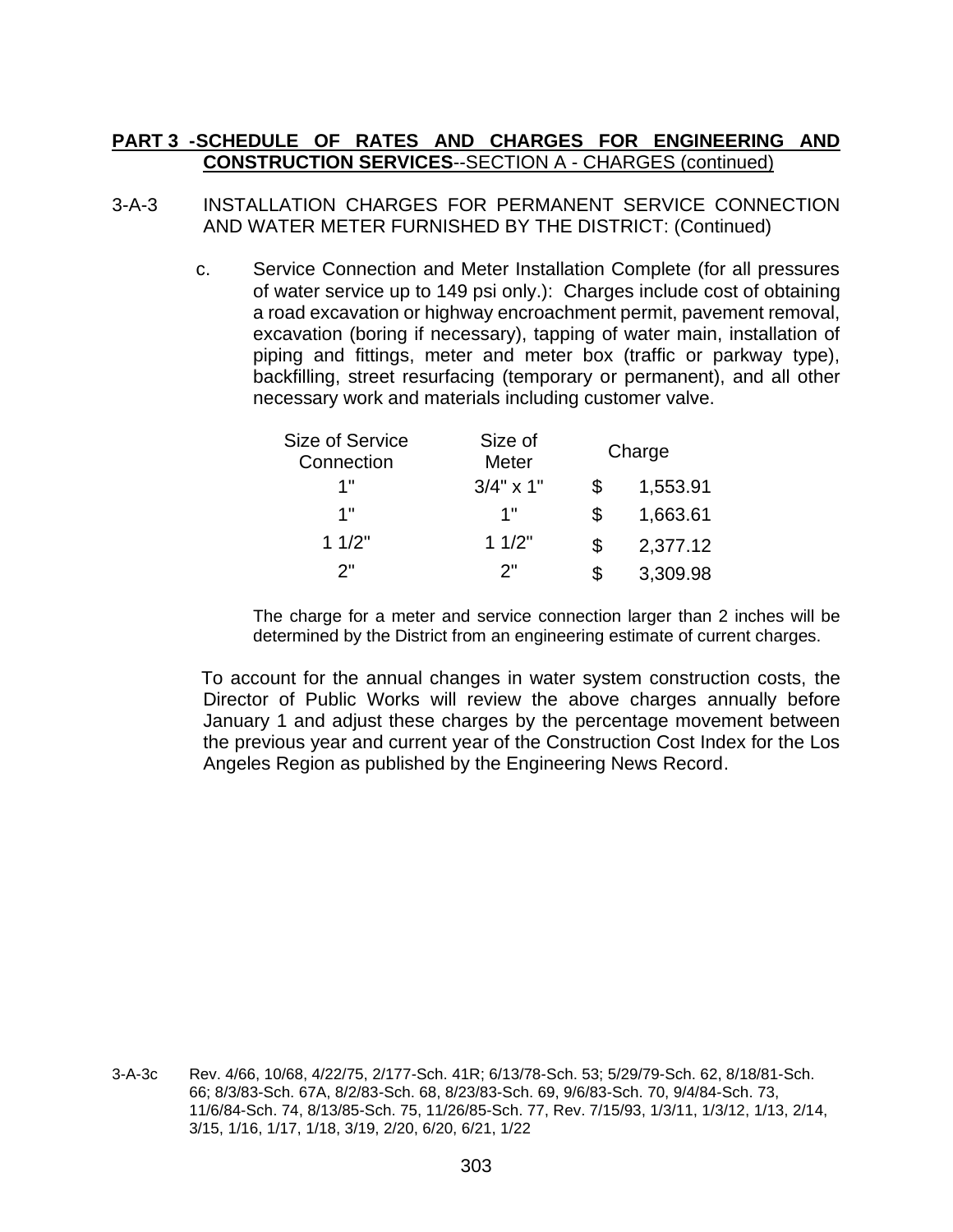#### 3-A-3 INSTALLATION CHARGES FOR PERMANENT SERVICE CONNECTION AND WATER METER FURNISHED BY THE DISTRICT: (Continued)

d. Service Connection and Meter Installation Complete (for all pressures of water service 150 psi to 500 psi.): Charges include cost of water service application processing, engineering review of application, obtaining of a road excavation or highway encroachment permit, pavement removal, excavation (boring if necessary), tapping of water main, installation of piping and fittings, high pressure body meter and meter box, backfilling, street resurfacing (temporary or permanent), and all other necessary work and materials limited to a length of 50 feet.

Service Connection and High Pressure Water Meter only

| <b>Size of Service</b><br>Connection | Size of<br>Meter |   | Charge   |
|--------------------------------------|------------------|---|----------|
| 1"                                   | 3/4"             | S | 1,494.44 |
| 1"                                   | 1"               |   | 1,840.67 |
| 11/2"                                | 11/2"            | S | 3,168.59 |
| ?"                                   | ?"               |   | 3,866.26 |

To account for the annual changes in water system construction costs, the Director of Public Works will review the above charges annually before January 1 and adjust these charges by the percentage movement between the previous year and current year of the Construction Cost Index for the Los Angeles Region as published by the Engineering News Record.

3-A-3d Added 11/62, Rev. 4/66, 10/68, 4/22/75, 2/1/77-Sch. 41R, 6/13/78-Sch. 53, 5/29/79-Sch. 62; 8/18/81-Sch. 66; 8/3/82-Sch. 67A, 8/283-Sch. 68, 8/23/83-Sch. 69, 9/6/83-Sch. 70, 9/4/84- Sch. 73, 11/6/84-Sch. 74, 8/13/85-Sch. 75, 11/26/85-Sch. 77, Rev. 7/15/93, 1/3/11, 1/3/12, 1/13, 2/14, 3/15, 1/16, 1/17, 1/18, 3/19, 2/20, 6/20, 6/21, 1/22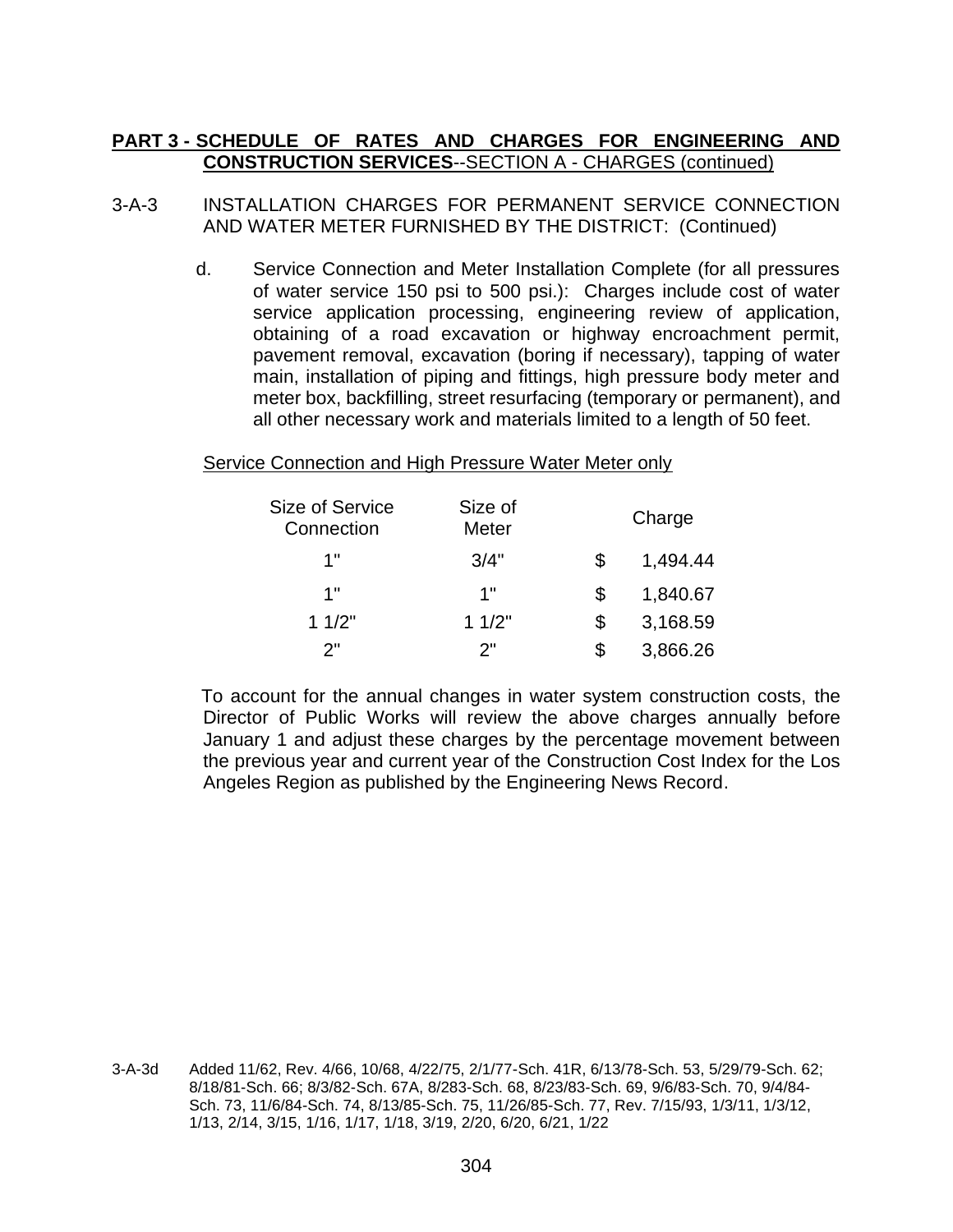- 3-A-4 LOCAL SYSTEM IMPROVEMENT CHARGES FOR EXISTING WATER MAINS OR WATER MAIN EXTENSIONS: All charges described in this Rule are subject to the credits allowable under Rule 1-J-3. Applicable notes after Rule 3-A-4b and applicable parts of Rule 1-A-49 shall apply.
- 3-A-4a LOCAL SYSTEM IMPROVEMENT CHARGE, WATER SERVICE FROM AN EXISTING FRONTING WATER MAIN: For premises to be served with water service from existing adequate capacity water main(s) of the District, one of the following charges shall apply.

| Size of<br><b>Water Main</b><br>Inches | Range of Fire Flow<br>Required & Available<br><b>GPM</b> |    |       | Charge per Benefited Front<br>Foot of the Applicant's<br>Premises |
|----------------------------------------|----------------------------------------------------------|----|-------|-------------------------------------------------------------------|
| Under <sub>6</sub>                     |                                                          | to | 750   | \$19.29                                                           |
|                                        |                                                          |    |       |                                                                   |
|                                        |                                                          | to | 750   | \$21.00                                                           |
| 6                                      | 751                                                      | to | 1,250 | \$21.77                                                           |
|                                        | 1,251                                                    | to | 1,750 | \$22.72                                                           |
|                                        |                                                          | to | 750   | \$24.33                                                           |
| 8                                      | 751                                                      | to | 1,250 | \$25.15                                                           |
|                                        | 1,251                                                    | to | 1,750 | \$26.17                                                           |
|                                        | 1,751                                                    | to | 2,250 | \$27.55                                                           |
|                                        |                                                          | to | 750   | \$29.43                                                           |
|                                        | 751                                                      | to | 1,250 | \$30.19                                                           |
| 10                                     | 1,251                                                    | to | 1,750 | \$31.19                                                           |
|                                        | 1,751                                                    | to | 2,250 | \$32.61                                                           |
|                                        | 2,251                                                    | to | 2,750 | \$34.45                                                           |
|                                        | 2,751                                                    | to | 3,250 | \$35.19                                                           |

FOR WATERWORKS DISTRICT NOS. 36 AND 37

3-A-4 Added 2/63, 10/68

3-A-4a Rev. 2/63, 10/68, 4/22/75, 2/1/77-Sch. 41R, 6/13/78-Sch. 53; 5/29/79-Sch. 62; 8/18/81-Sch. 66; 8/3/82-Sch. 67A, 8/2/83-Sch. 68, 8/23/83-Sch. 69, 9/6/83-Sch. 70, 9/4/84-Sch. 73, 11/6/84-Sch. 74, 8/13/85-Sch. 75, 11/26/85-Sch. 77; Rev. 5/24/05; Rev. 10/24/06; Rev. 1/1/07, 1/08, 1/09, 3/10,1/3/11, 1/3/12, 1/13, 2/14, 3/15, 1/16, 1/17, 1/18, 3/19, 2/20, 6/20, 6/21, 1/22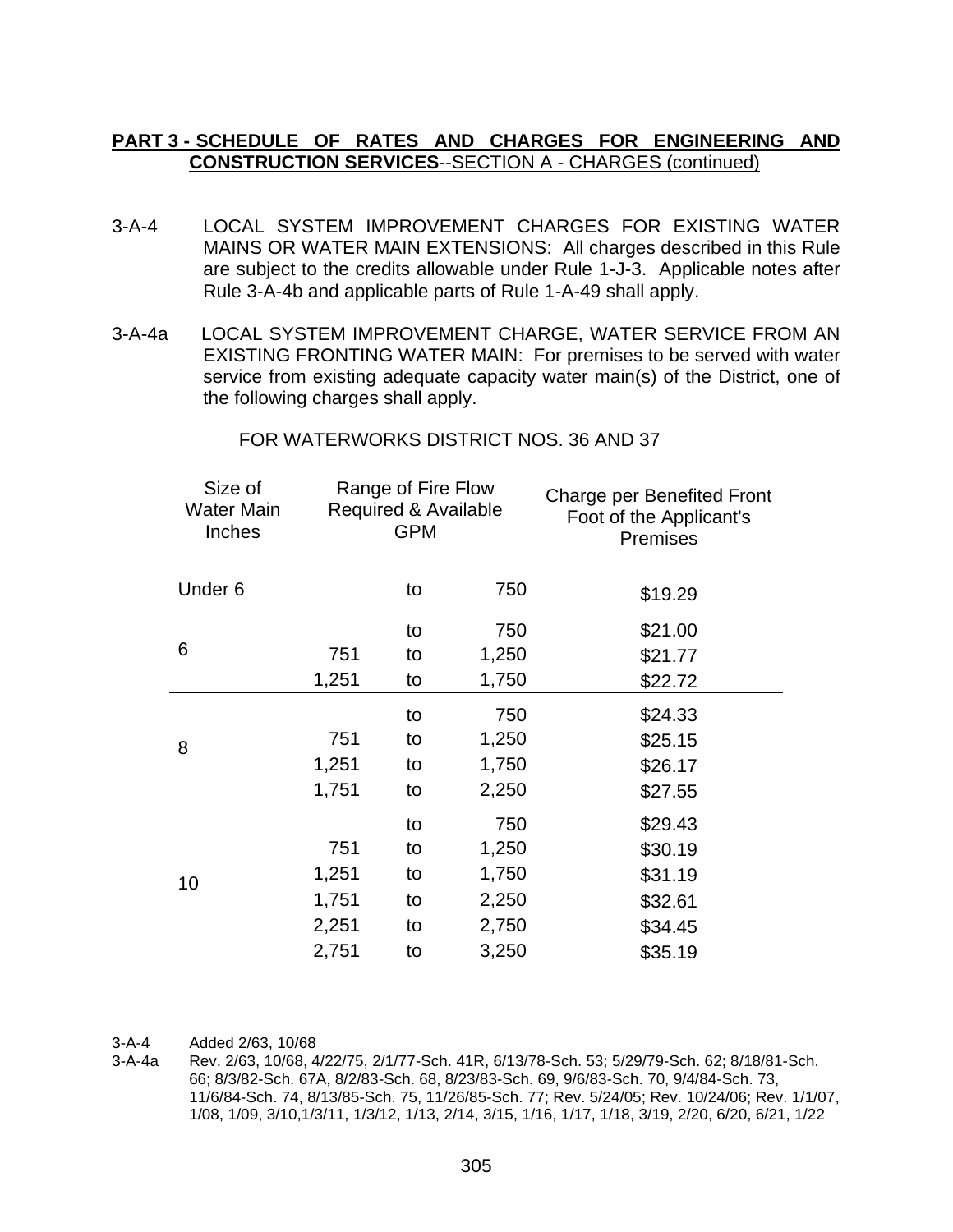3-A-4a LOCAL SYSTEM IMPROVEMENT CHARGE, WATER SERVICE FROM AN EXISTING FRONTING WATER MAIN: (Continued)

FOR WATERWORKS DISTRICT NOS, 36 AND 37

| Size of           | Range of Fire Flow   |            |       | <b>Charge per Benefited Front Foot</b> |  |
|-------------------|----------------------|------------|-------|----------------------------------------|--|
| <b>Water Main</b> | Required & Available |            |       | of the Applicant's                     |  |
| Inches            |                      | <b>GPM</b> |       | Premises                               |  |
|                   |                      |            |       |                                        |  |
|                   |                      | to         | 750   | \$36.11                                |  |
|                   | 751                  | to         | 1,250 | \$36.93                                |  |
|                   | 1,251                | to         | 1,750 | \$37.88                                |  |
|                   | 1,751                | to         | 2,250 | \$39.31                                |  |
| 12                | 2,251                | to         | 2,750 | \$41.17                                |  |
|                   | 2,751                | to         | 3,250 | \$41.91                                |  |
|                   | 3,251                | to         | 3,750 | \$44.56                                |  |
|                   | 3,751                | to         | 4,250 | \$45.25                                |  |
|                   | 4,251                | to         | 5,000 | \$46.91                                |  |
|                   |                      | to         | 750   | \$45.16                                |  |
|                   | 751                  | to         | 1,250 | \$45.83                                |  |
|                   | 1,251                | to         | 1,750 | \$46.61                                |  |
|                   | 1,751                | to         | 2,250 | \$48.03                                |  |
| 14                | 2,251                | to         | 2,750 | \$49.40                                |  |
|                   | 2,751                | to         | 3,250 | \$50.39                                |  |
|                   | 3,251                | to         | 3,750 | \$53.55                                |  |
|                   | 3,751                | to         | 4,250 | \$54.33                                |  |
|                   | 4,251                | to         | 5,000 | \$56.30                                |  |
|                   |                      | to         | 750   | \$54.20                                |  |
|                   | 751                  | to         | 1,250 | \$55.00                                |  |
|                   | 1,251                | to         | 1,750 | \$55.96                                |  |
|                   | 1,751                | to         | 2,250 | \$57.62                                |  |
| 16                | 2,251                | to         | 2,750 | \$59.30                                |  |
|                   | 2,751                | to         | 3,250 | \$60.54                                |  |
|                   | 3,251                | to         | 3,750 | \$64.26                                |  |
|                   | 3,751                | to         | 4,250 | \$65.31                                |  |
|                   | 4,251                | to         | 5,000 | \$67.59                                |  |

3-A-4a Rev. 2/63, 10/68, 4/22/75, 2/1/77-Sch. 41R, 6/13/78-Sch. 53; 5/29/79-Sch. 62; 8/18/81-Sch. 66; 8/3/82- Sch. 67A, 8/2/83-Sch. 68, 8/23/83-Sch. 69, 9/6/83-Sch. 70, 9/4/84-Sch. 73, 11/6/84-Sch. 74, 8/13/85- Sch. 75, 11/26/85-Sch. 77, Rev. 7/15/93; Rev. 5/24/05; Rev. 10/24/06; Rev. 1/1/07,1/08, 3/10, 1/3/11, 1/3/12, 1/13, 2/14, 3/15, 1/16, 1/17, 1/18, 3/19, 2/20, 6/20, 6/21, 1/22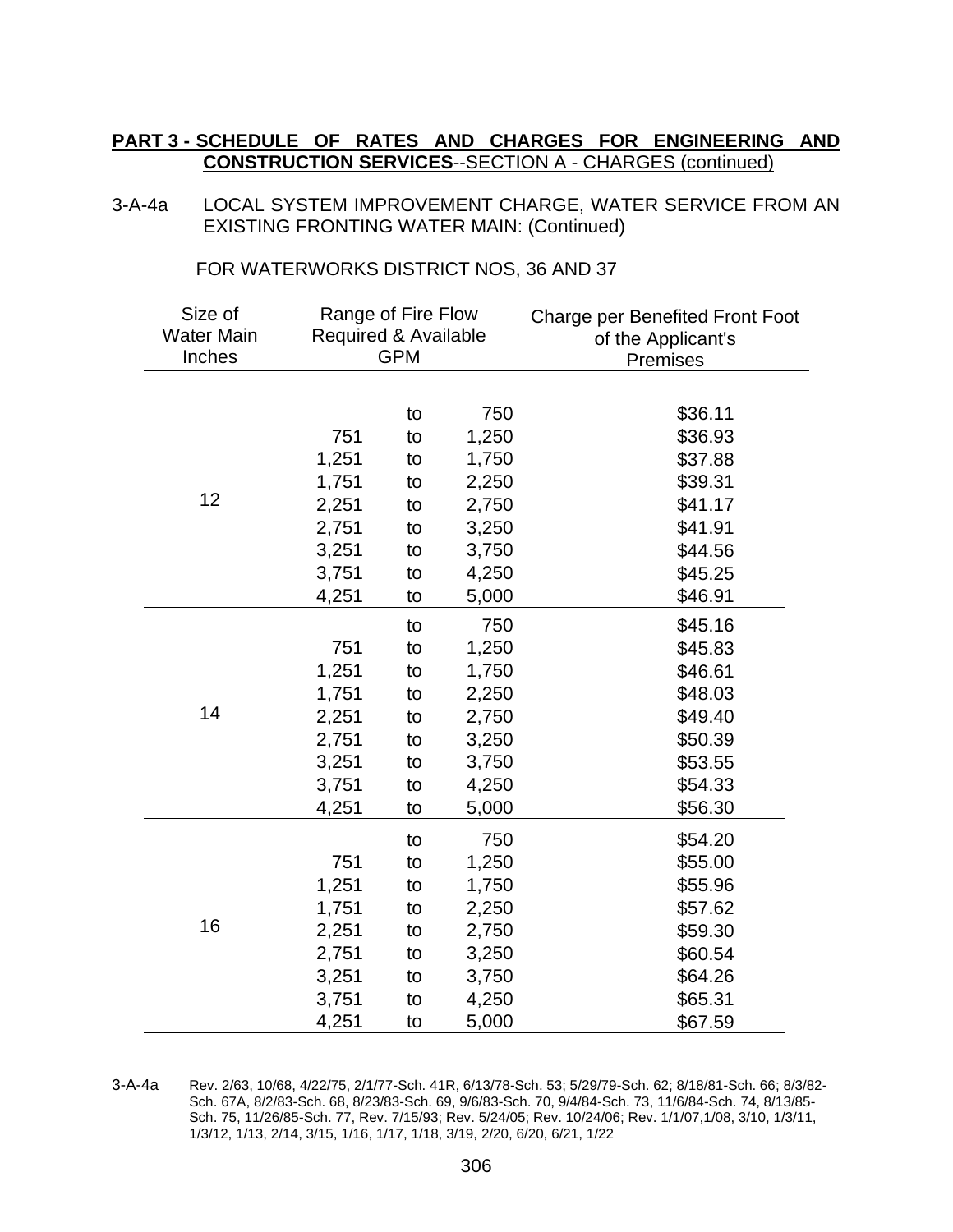3-A-4a LOCAL SYSTEM IMPROVEMENT CHARGE, WATER SERVICE FROM AN EXISTING FRONTING WATER MAIN: (Continued)

| Size of<br>Water Main<br>Inches | Range of Fire Flow<br><b>Required &amp; Available</b><br><b>GPM</b> |    |       | Charge per Benefited Front<br>Foot of the Applicant's<br><b>Premises</b> |
|---------------------------------|---------------------------------------------------------------------|----|-------|--------------------------------------------------------------------------|
|                                 |                                                                     |    |       |                                                                          |
|                                 |                                                                     | to | 750   | \$65.03                                                                  |
|                                 | 751                                                                 | to | 1,250 | \$65.99                                                                  |
|                                 | 1,251                                                               | to | 1,750 | \$67.16                                                                  |
|                                 | 1,751                                                               | to | 2,250 | \$69.13                                                                  |
| 18                              | 2,251                                                               | to | 2,750 | \$71.18                                                                  |
|                                 | 2,751                                                               | to | 3,250 | \$72.61                                                                  |
|                                 | 3,251                                                               | to | 3,750 | \$77.17                                                                  |
|                                 | 3,751                                                               | to | 4,250 | \$78.31                                                                  |
|                                 | 4,251                                                               | to | 5,000 | \$81.15                                                                  |
|                                 |                                                                     | to | 750   | \$78.09                                                                  |
|                                 | 751                                                                 | to | 1,250 | \$79.20                                                                  |
|                                 | 1,251                                                               | to | 1,750 | \$80.58                                                                  |
|                                 | 1,751                                                               | to | 2,250 | \$82.96                                                                  |
| 20                              | 2,251                                                               | to | 2,750 | \$85.37                                                                  |
|                                 | 2,751                                                               | to | 3,250 | \$87.13                                                                  |
|                                 | 3,251                                                               | to | 3,750 | \$92.52                                                                  |
|                                 | 3,751                                                               | to | 4,250 | \$93.92                                                                  |
|                                 | 4,251                                                               | to | 5,000 | \$97.33                                                                  |

The charges for pipe sizes or fire flows different than listed herein will be based on an engineering estimate of costs.

Where the existing fronting water main has more capacity than will be needed to satisfy the domestic and fire protection service requirements of a proposed development, said development shall be responsible to pay the charge for only the Local System Improvement (frontage) Charge for the fire and domestic flow demand and the size of pipe necessary to meet said demands.

3-A-4a Rev. 2/63, 10/68, 4/22/75, 2/1/77-Sch. 41R, 6/13/78-Sch. 53; 5/29/79-Sch. 62; 8/18/81-Sch. 66; 8/3/82-Sch. 67A, 8/2/83-Sch. 68, 8/23/83-Sch. 69, 9/6/83-Sch. 70, 9/4/84-Sch. 73, 11/6/84-Sch. 74, 8/13/85-Sch. 75, 11/26/85-Sch. 77, Rev. 7/15/93; Rev. 5/24/05; Rev. 12/27/05; Rev. 1/1/07,1/08,1/09, 3/10, 1/3/11, 1/3/12, 1/13, 2/14, 3/15, 1/16, 1/17, 1/18, 3/19, 2/20, 6/20, 6/21, 1/22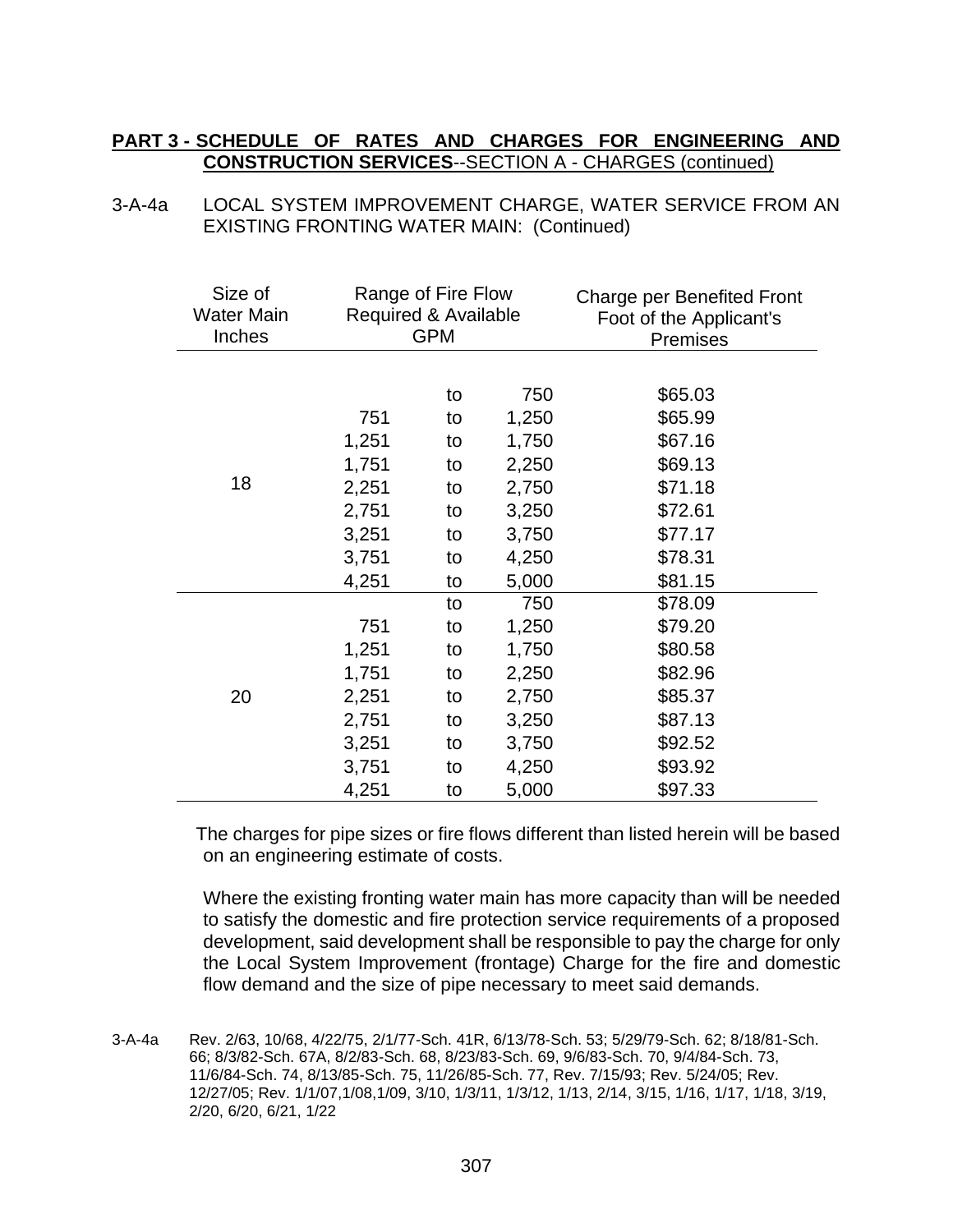3-A-4a LOCAL SYSTEM IMPROVEMENT CHARGE, WATER SERVICE FROM AN EXISTING FRONTING WATER MAIN: (Continued)

> To account for the annual changes in water system construction costs, the Director of Public Works will review the above charges annually before January 1 and adjust these charges by the percentage movement between the previous year and current year of the Construction Cost Index for the Los Angeles Region as published by the Engineering News Record.

> FOR WATERWORKS DISTRICT NOS. 21, KAGEL CANYON, 29, MALIBU, 40, ANTELOPE VALLEY, AND MARINA DEL REY

| Size of<br><b>Water Main</b><br>Inches |       | Range of Fire Flow<br>Required & Available<br><b>GPM</b> |       | <b>Charge per Benefited Front</b><br>Foot of the Applicant's<br><b>Premises</b> |
|----------------------------------------|-------|----------------------------------------------------------|-------|---------------------------------------------------------------------------------|
| Under <sub>6</sub>                     |       | to                                                       | 750   | \$40.06                                                                         |
|                                        |       | to                                                       | 750   | \$43.55                                                                         |
| 6                                      | 751   | to                                                       | 1,250 | \$45.24                                                                         |
|                                        | 1,251 | to                                                       | 1,750 | \$47.15                                                                         |
|                                        |       | to                                                       | 750   | \$50.52                                                                         |
| 8                                      | 751   | to                                                       | 1,250 | \$52.17                                                                         |
|                                        | 1,251 | to                                                       | 1,750 | \$54.28                                                                         |
|                                        | 1,751 | to                                                       | 2,250 | \$57.17                                                                         |
|                                        |       | to                                                       | 750   | \$61.06                                                                         |
|                                        | 751   | to                                                       | 1,250 | \$62.59                                                                         |
| 10                                     | 1,251 | to                                                       | 1,750 | \$64.70                                                                         |
|                                        | 1,751 | to                                                       | 2,250 | \$67.73                                                                         |
|                                        | 2,251 | to                                                       | 2,750 | \$71.48                                                                         |
|                                        | 2,751 | to                                                       | 3,250 | \$73.04                                                                         |
|                                        |       | to                                                       | 750   | \$74.95                                                                         |
|                                        | 751   | to                                                       | 1,250 | \$76.66                                                                         |
|                                        | 1,251 | to                                                       | 1,750 | \$78.63                                                                         |
|                                        | 1,751 | to                                                       | 2,250 | \$81.64                                                                         |
| 12                                     | 2,251 | to                                                       | 2,750 | \$85.41                                                                         |
|                                        | 2,751 | to                                                       | 3,250 | \$86.99                                                                         |
|                                        | 3,251 | to                                                       | 3,750 | \$92.51                                                                         |
|                                        | 3,751 | to                                                       | 4,250 | \$93.87                                                                         |
|                                        | 4,251 | to                                                       | 5,000 | \$97.36                                                                         |

3-A-4a Rev. 2/63, 10/68, 4/22/85, 2/1/77-Sch. 41R, 6/13/78-Sch. 53; 5/29/79-Sch. 62; 8/18/81-Sch. 66; 8/3/82-Sch. 67A, 8/2/83-Sch. 68, 8/23/83-Sch. 69, 9/6/83- Sch. 70, 9/4/84-Sch. 73, 11/6/84-Sch. 74, 8/13/85-Sch. 75, 11/26/85-Sch. 77, Rev. 7/15/93; Rev. 5/24/05; Rev. 12/27/05; Rev 1/1/07,1/08, 1/09, 2/10,1/3/11,<br>1/3/12, 1/13, 2/14, 3/15, 1/16, 1/17, 1/18, 3/19, 2/20, 6/20, 6/21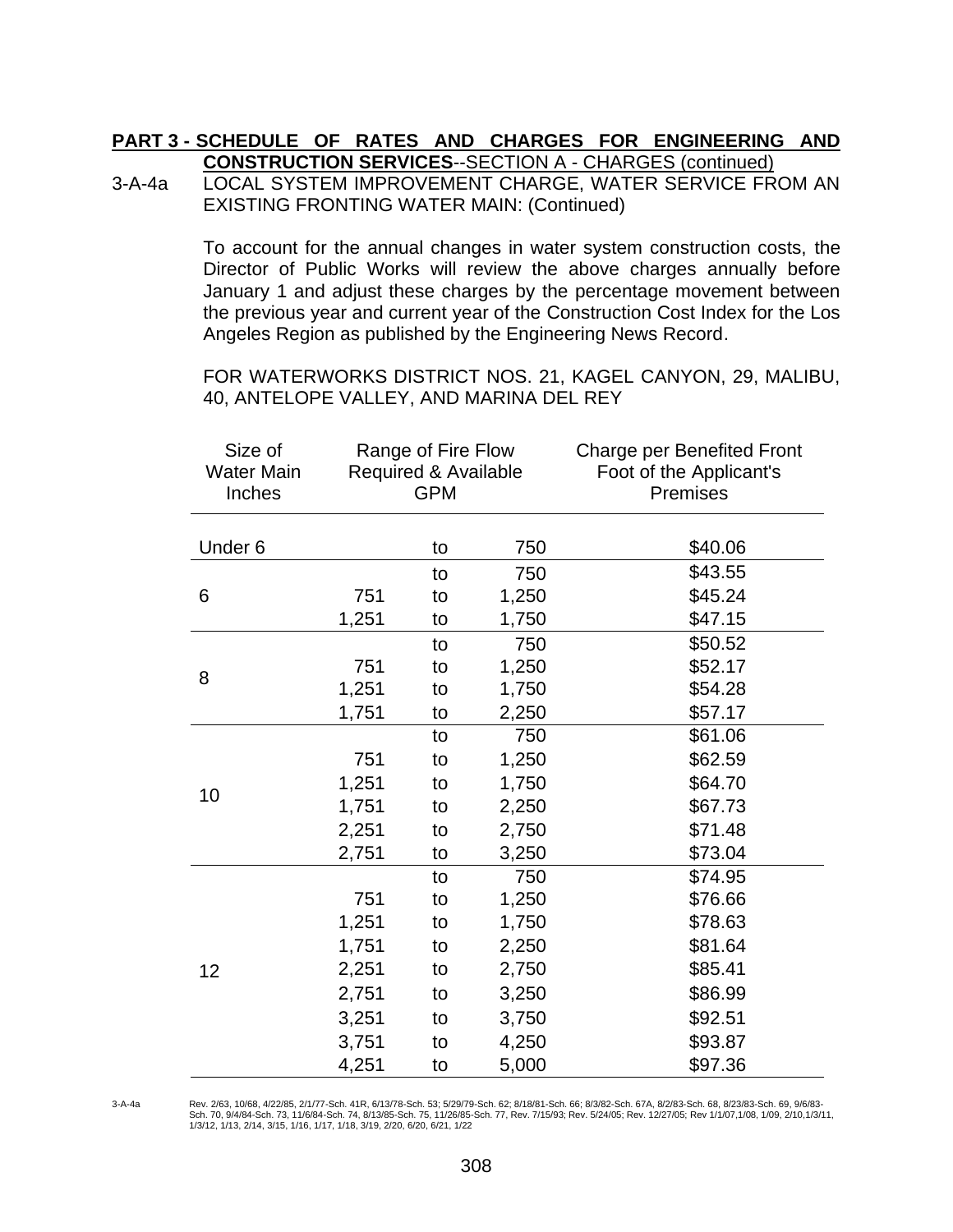3-A-4a LOCAL SYSTEM IMPROVEMENT CHARGE, WATER SERVICE FROM AN EXISTING FRONTING WATER MAIN: (Continued)

> FOR WATERWORKS DISTRICT NOS. 21, KAGEL CANYON, 29, MALIBU, 40, ANTELOPE VALLEY, AND MARINA DEL REY

| Size of<br><b>Water Main</b><br>Inches | Range of Fire Flow<br>Required & Available<br><b>GPM</b> |    |       | <b>Charge per Benefited Front</b><br>Foot of the Applicant's<br><b>Premises</b> |
|----------------------------------------|----------------------------------------------------------|----|-------|---------------------------------------------------------------------------------|
|                                        |                                                          | to | 750   | \$93.72                                                                         |
|                                        | 751                                                      | to | 1,250 | \$95.09                                                                         |
|                                        | 1,251                                                    | to | 1,750 | \$96.77                                                                         |
|                                        | 1,751                                                    | to | 2,250 | \$99.59                                                                         |
| 14                                     | 2,251                                                    | to | 2,750 | \$102.50                                                                        |
|                                        | 2,751                                                    | to | 3,250 | \$104.59                                                                        |
|                                        | 3,251                                                    | to | 3,750 | \$111.10                                                                        |
|                                        | 3,751                                                    | to | 4,250 | \$112.79                                                                        |
|                                        | 4,251                                                    | to | 5,000 | \$116.84                                                                        |
|                                        |                                                          | to | 750   | \$105.15                                                                        |
|                                        | 751                                                      | to | 1,250 | \$114.10                                                                        |
|                                        | 1,251                                                    | to | 1,750 | \$116.10                                                                        |
|                                        | 1,751                                                    | to | 2,250 | \$119.59                                                                        |
| 16                                     | 2,251                                                    | to | 2,750 | \$123.07                                                                        |
|                                        | 2,751                                                    | to | 3,250 | \$125.63                                                                        |
|                                        | 3,251                                                    | to | 3,750 | \$133.38                                                                        |
|                                        | 3,751                                                    | to | 4,250 | \$135.47                                                                        |
|                                        | 4,251                                                    | to | 5,000 | \$140.29                                                                        |
|                                        |                                                          | to | 750   | \$135.01                                                                        |
|                                        | 751                                                      | to | 1,250 | \$136.96                                                                        |
|                                        | 1,251                                                    | to | 1,750 | \$139.40                                                                        |
|                                        | 1,751                                                    | to | 2,250 | \$143.44                                                                        |
| 18                                     | 2,251                                                    | to | 2,750 | \$147.68                                                                        |
|                                        | 2,751                                                    | to | 3,250 | \$150.71                                                                        |
|                                        | 3,251                                                    | to | 3,750 | \$160.09                                                                        |
|                                        | 3,751                                                    | to | 4,250 | \$162.50                                                                        |
|                                        | 4,251                                                    | to | 5,000 | \$168.43                                                                        |

3-A-4a Rev. 2/63, 10/68, 4/22/85, 2/1/77-Sch. 41R, 6/13/78-Sch. 53; 5/29/79-Sch. 62; 8/18/81-Sch. 66; 8/3/82- Sch. 67A, 8/2/83-Sch. 68, 8/23/83-Sch. 69, 9/6/83-Sch. 70, 9/4/84-Sch. 73, 11/6/84-Sch. 74, 8/13/85- Sch. 75, 11/26/85-Sch. 77, Rev. 7/15/93; Rev. 5/24/05; Rev. 12/27/05; Rev. 1/1/07, 1/08,1/09, 2/10, 1/3/11, 1/3/12, 1/13, 2/14, 3/15, 1/16, 1/17, 1/18, 3/19, 2/20, 6/20, 6/21, 1/22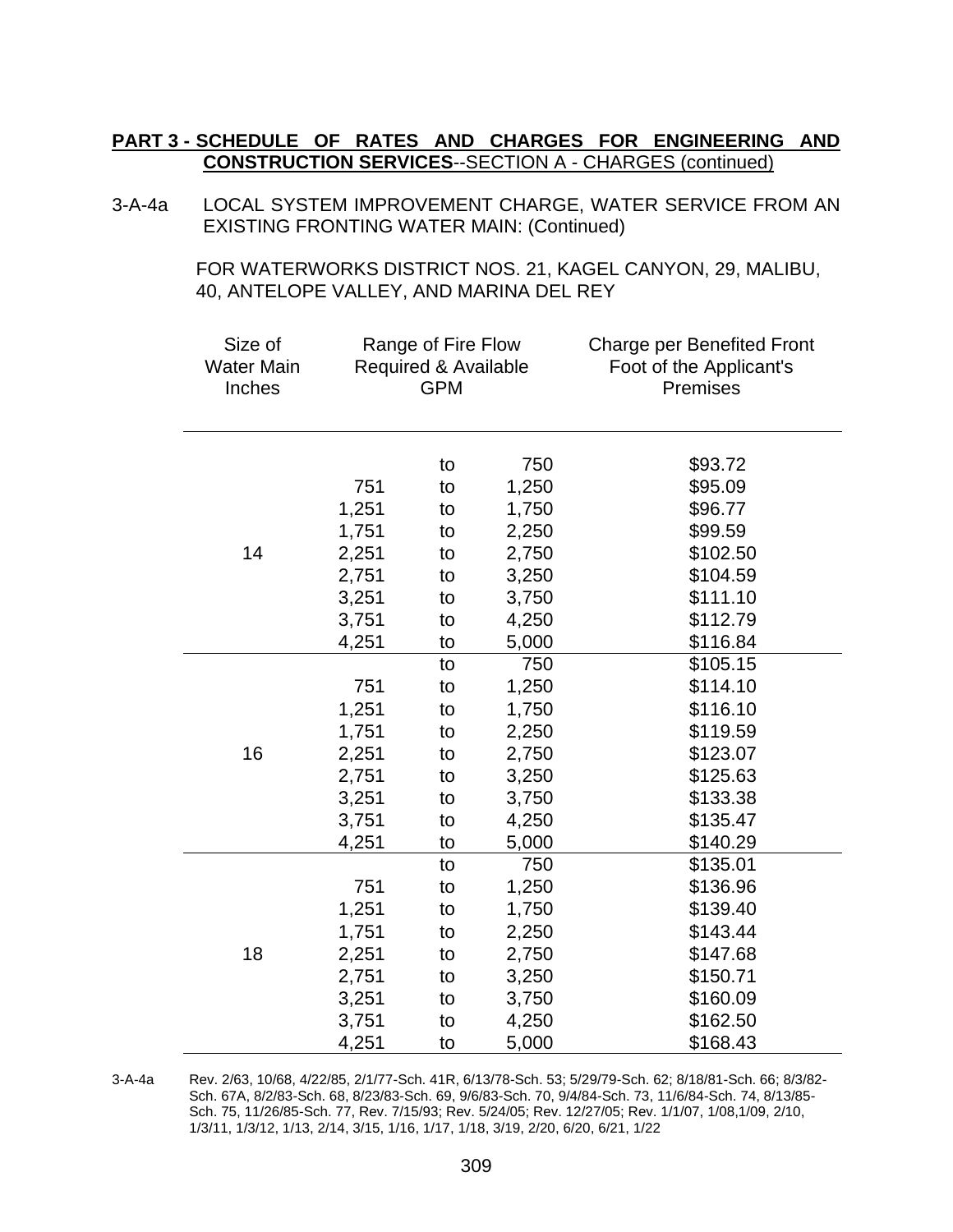3-A-4a LOCAL SYSTEM IMPROVEMENT CHARGE, WATER SERVICE FROM AN EXISTING FRONTING WATER MAIN: (Continued)

> FOR WATERWORKS DISTRICT NOS. 21, KAGEL CANYON, 29, MALIBU, 40, ANTELOPE VALLEY, AND MARINA DEL REY

| Size of<br><b>Water Main</b><br><b>Inches</b> | Range of Fire Flow<br>Required & Available<br><b>GPM</b> |    |       | Charge per Benefited Front<br>Foot of the Applicant's<br><b>Premises</b> |
|-----------------------------------------------|----------------------------------------------------------|----|-------|--------------------------------------------------------------------------|
|                                               |                                                          | to | 750   | \$162.06                                                                 |
|                                               | 751                                                      | to | 1,250 | \$164.34                                                                 |
|                                               | 1,251                                                    | to | 1,750 | \$167.21                                                                 |
|                                               | 1,751                                                    | to | 2,250 | \$172.17                                                                 |
| 20                                            | 2,251                                                    | to | 2,750 | \$177.18                                                                 |
|                                               | 2,751                                                    | to | 3,250 | \$180.79                                                                 |
|                                               | 3,251                                                    | to | 3,750 | \$192.00                                                                 |
|                                               | 3,751                                                    | to | 4,250 | \$194.85                                                                 |
|                                               | 4,251                                                    | to | 5,000 | \$201.97                                                                 |

The charges for pipe sizes or fire flows different than listed herein will be based on an engineering estimate of costs. Where the existing fronting water main has more capacity than will be needed to satisfy the domestic and fire protection service requirements of a proposed development, said development shall be responsible to pay the charge for only the Local System Improvement (frontage) Charge for the fire and domestic flow demands and the size of pipe necessary to meet said demands. The pipe diameters shall be sized to limit the maximum velocity for fire flows to 10 feet per second. For normal domestic flows the velocity should not exceed 5 feet per second.

Minimum size of pipe for any type of development shall be 6-inch-diameter.

To account for the annual changes in water system construction costs, the Director of Public Works will review the above charges annually before January 1 and adjust these charges by the percentage movement between the previous year and current year of the Construction Cost Index for the Los Angeles Region as published by the Engineering News Record.

<sup>3-</sup>A-4a Rev. 2/63, 10/68, 4/22/85, 2/1/77-Sch. 41R, 6/13/78-Sch. 53; 5/29/79-Sch. 62; 8/18/81-Sch. 66; 8/3/82- Sch. 67A, 8/2/83-Sch. 68, 8/23/83-Sch. 69, 9/6/83-Sch. 70, 9/4/84-Sch. 73, 11/6/84-Sch. 74, 8/13/85- Sch. 75, 11/26/85-Sch. 77, Rev. 7/15/93; Rev. 5/24/05; Rev. 12/27/05; Rev. 1/1/07,1/08, 1/09, 2/10, 1/3/11, 1/3/12, 1/13, 2/14, 3/15, 1/16, 1/17, 1/18, 3/19, 2/20, 6/20, 6/21, 1/22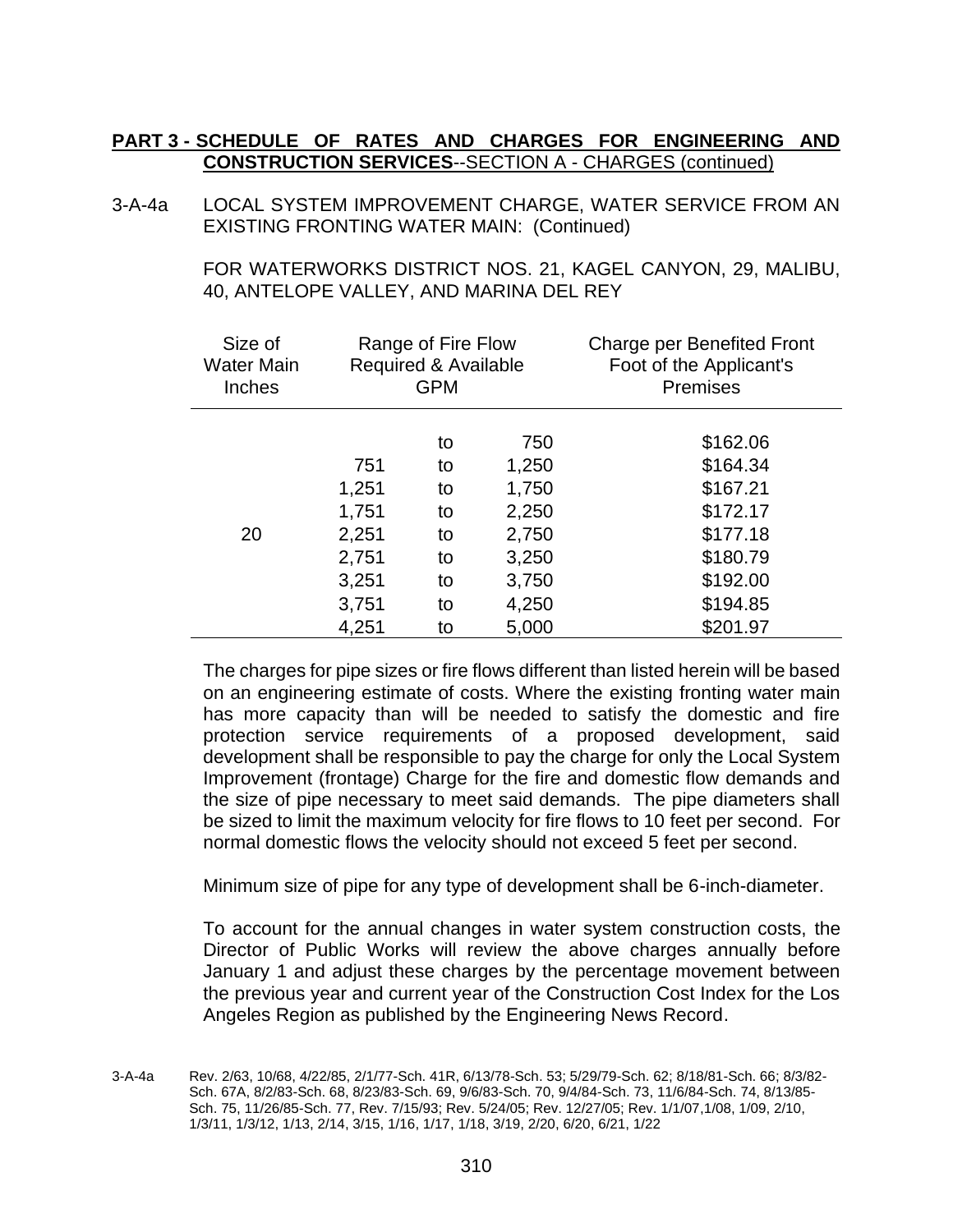3-A-4b LOCAL SYSTEM IMPROVEMENT CHARGE, WATER MAIN EXTENSIONS: All water main extensions shall be made at a charge to the applicant based on an engineering estimate of costs or, at the option of the District the applicant may be required to arrange the installation of the extension by a private contractor, all at the expense of applicant, including paying any applicable charges of the District. Credits may apply against the Capital Improvement Charge for the value of the offsite portion of the water main and the value of the excess capacity of the water main. At the option of the District, a Participation Letter may be accepted from the applicant and other participants pursuant to Rule 1-A-46.

NOTES TO RULE 3-A-4b

 NOTE 1: If the applicant's premises has been granted a Zone Change, Zone Exception, or Conditional Use Permit for use of the property for a higher use than permitted in the original zoning, resulting in a higher water supply requirement including fire protection water service, the Engineer shall determine the applicable charges in accordance with Rule 3-A-4 and 3-A-11k. Applicable parts of Rule 1-A-49 and Rule 4-B-1 shall apply. If there is a record of how the previous requirement was set for an existing development which was developed at a lesser land use level than the existing allowed land use (zoning) and now is being redeveloped to the existing higher allowed land use (zoning) resulting in a higher water supply requirement, said premises may be subject to additional Local System Improvement and Rule 4-B-1 and applicable charges under Rule 3-A-4 and Rule 3-A-11k shall apply.

- 3-A-4b NOTES Added 2/63; Note 1 & 2 deleted 7/15/93, Notes 3 & 4 renumbered 7/15/93
- 3-A-4c Added 2/63, Rev. 10/68, Deleted 4/22/75
- 3-A-4d Added 2/63, Rev. 10/68, Deleted 4/22/75

<sup>3-</sup>A-4b Rev. 5/62, 11/63, 2/63, 10/68, 4/22/75; 8/18/81-Sch. 66; 8/3/82-Sch. 67A, Rev. 7/15/93,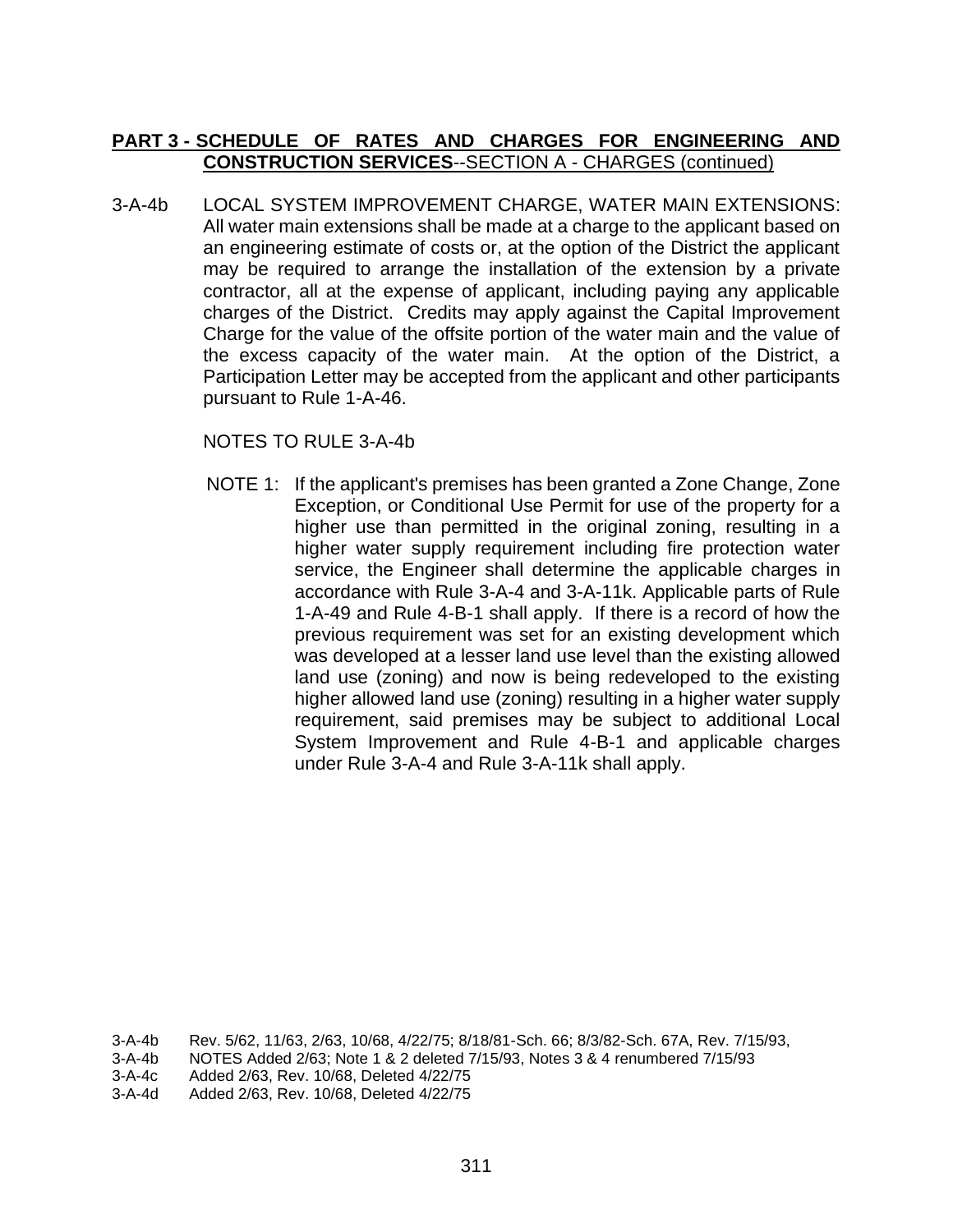3-A-4b LOCAL SYSTEM IMPROVEMENT CHARGE, WATER MAIN EXTENSIONS: (Continued)

NOTES TO RULE 3-A-4b (Continued)

 NOTE 2: Length of Main Extension: The length of the water main extension, for those situations of serving parcels beyond the area presently served, shall be from the end of the existing adequate capacity water main to the farthest corner of the applicant's premises that will front on the water main. In those cases where the property to be served by the water main extension is zoned 1-acre or larger or is part of a parcel having an area of more than 1-acre, the extension shall be such length so as to serve the premises requesting service and to extend along the premises' entire benefited frontage when the parcel's overall frontage is less than 100 feet or a minimum of 100 feet. When the parcel's frontage exceeds 100 feet, the length of water main extension shall from the end of the existing adequate capacity water main to 5 feet beyond the farthest driveway or a minimum of 100 feet, whichever is greater. All main extensions shall be such that they can directly serve the entire frontage of all the premises for which Capital Improvement Charges have been paid. Charges for the frontage of applicant's premises shall be computed in accordance with Rule 3-A-4a where the premises fronts on an existing water main from which service is to be provided.

For those situations where water service is to be made available to either previously served parcels for which new Building Permits (other than accessory buildings or less than 50% rebuilding) are required or to vacant property within that area presently served, the length of the water main extension that may be required by the District to provide water service, including meeting fire protection requirements either set by local fire protection agency or as determined by District based upon published standards of fire protection agency, will be determined by District.

<sup>3-</sup>A-4b NOTES Added 2/63; Note 4 Rev. 4/22/75, 6/13/78-Sch. 53; 8/18/81-Sch. 66, Rev. 7/15/93, Note 4 renumbered 7/15/93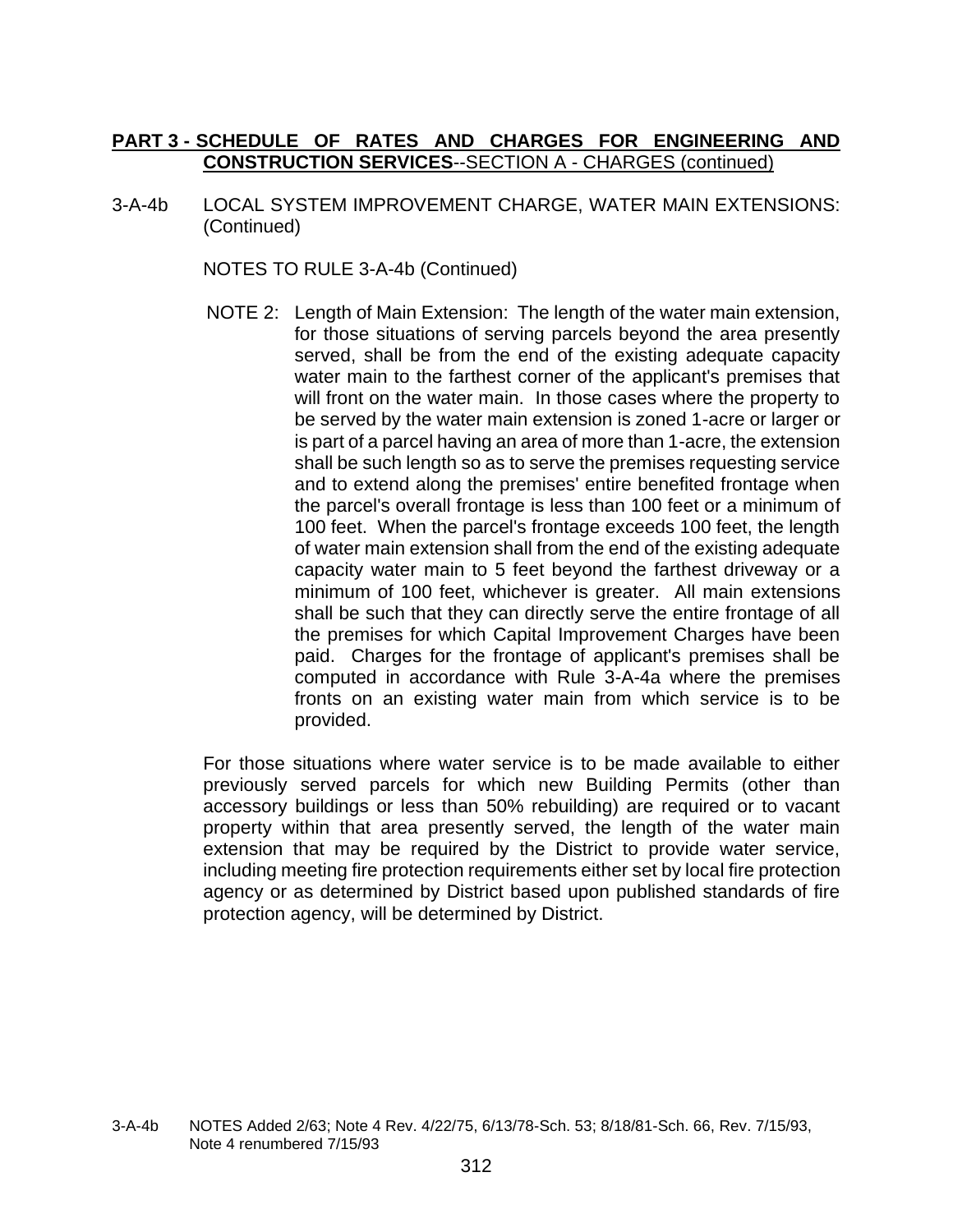3-A-4b LOCAL SYSTEM IMPROVEMENT CHARGE, WATER MAIN EXTENSIONS: (Continued)

NOTES TO RULE 3-A-4b (Continued)

- NOTE 3: Adequate Capacity Water Main: An adequate capacity water main is defined as having the capacity for twice the average daily domestic demand and, for the fire protection flow set by the local fire protection agency; the flow velocity does not exceed 10 feet per second. For one way flows the water main sizes and maximum flows are as follows: 4" - 390 gpm; 6" - 875 gpm; 8"-1,600 gpm; 10"-2,400 gpm; 12"-3,600 gpm;14"-5,000 gpm;16"- 6,250 gpm; and based on Hazen & Williams,  $C = 120$  for new pipe and  $C = 100$  for old pipe.
- NOTE 4: Credits: The total credits allowed under Rule 3-A-4a shall not exceed the applicable Capital Improvement Charge for the applicant's premises, including premises of any participants.
- NOTE 5: Off-Site Water Main Extension: Rule 3-A-4 shall only apply to the offsite water main extensions necessary to serve the water system of a development as determined by the Engineer and shall not apply to the development water system. Off-site water main extensions are defined as that portion of the proposed water main extensions between the end of the existing adequate capacity water main and the benefited frontage of the applicant's or participant's premises.
- NOTE 6: Excess Capacity Credit: Excess capacity in a water main is the capacity in any water main exceeding the capacity required for a particular development to meet domestic and fire protection needs.
- NOTE 7: At the option of the District a reimbursement may be entered into with the applicant pursuant to a Participation Letter pursuant to Rule 1-A-46.

Excess capacity is the cost of excess capacity and may be applied against the applicant's or participant's premises' Capital Improvement Charges.

3-A-4b NOTES Added 2/63 Note 5 Rev. 6/13/78-Sch. 53; 8/13/81-Sch. 66 Note 6 Rev. 4/22/75, 6/13/78-Sch. 53 Note 7 Rev. 6/13/78-Sch. 53, 2/10 Note 8 Rev. 10/68, 4/22/75, 6/3/78-Sch. 53, Rev. 7/15/93 Note 9 Rev. 8/18/81-Sch. 66 Note 10 Added 10/68, Deleted 4/22/68, Notes 5 - 9 renumbered as 3 - 7, 7/15/93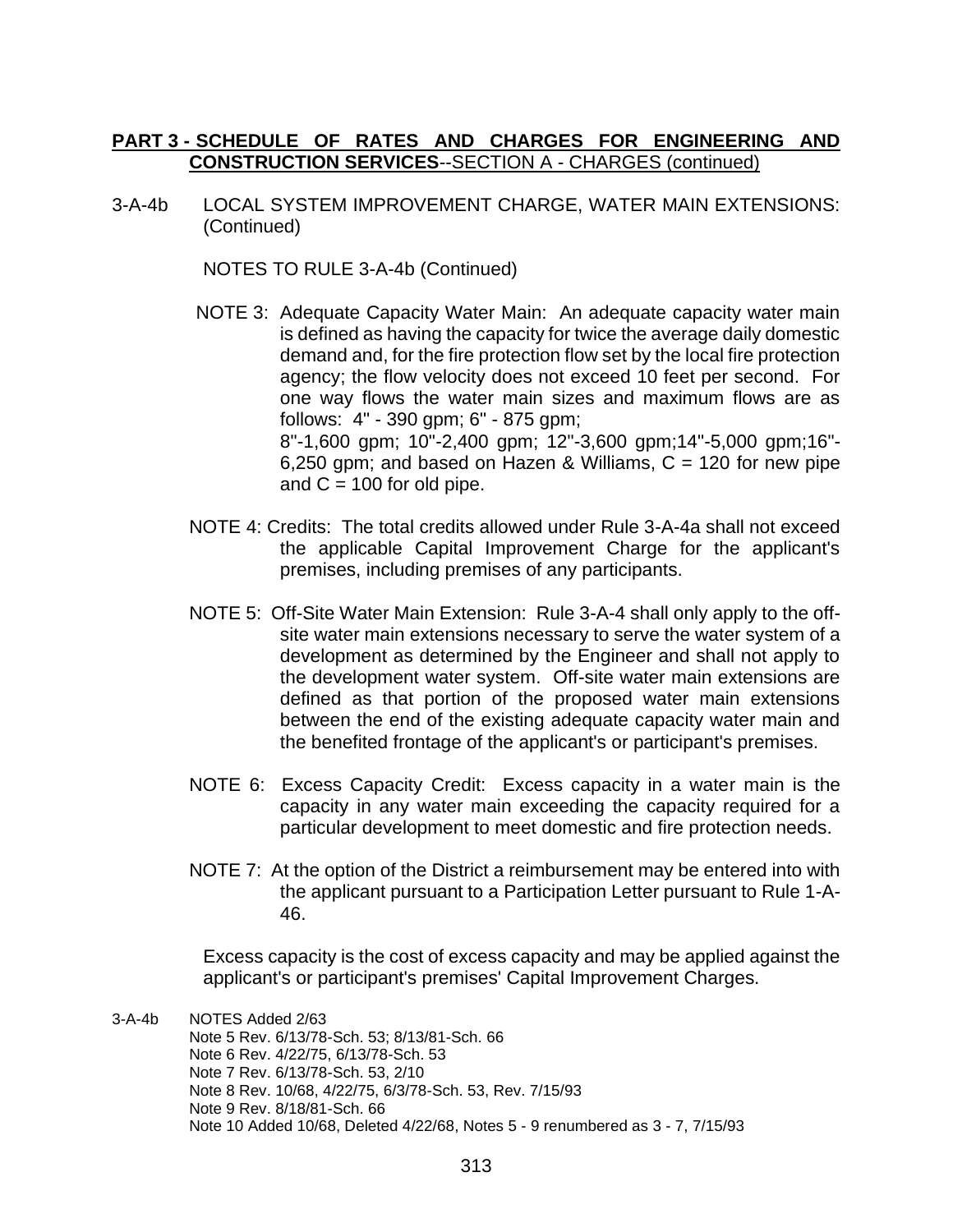- 3-A-5 CHARGES FOR RELOCATING METER: The District will move a water meter from one service connection to another existing service connection for an applicant who owns the premises at both service connections within the District for the following charges:
	- a. 1-inch or smaller meter …………………………………… \$ 103.07
	- b. 1 1/2-inch or 2-inch meter …………………………………… \$ 192.91
	- c. Charge for moving a meter for a meter larger than 2 inches in size will be determined by the District from an engineering estimate of costs.

To account for the annual changes in water system construction costs, the Director of Public Works will review the above charges annually before January 1 and adjust these charges by the percentage movement between the previous year and current year of the Construction Cost Index for the Los Angeles Region as published by the Engineering News Record.

3-A-5 Paras. a, b Rev. 10/68, 4/22/75, 2/1/77-Sch. 41R, 6/13/78-Sch. 53, 5/29/79-Sch. 62, 8/18/81-Sch. 66, 8/2/82-Sch. 67A, 8/2/83-Sch. 68, 8/23/83-Sch. 69, 9/6/83-Sch. 70, 9/4/84-Sch. 73, 11/6/84-Sch. 74, 8/13/75-Sch. 75, 11/26/85- Sch. 77, Rev. 7/15/93, 1/3/11, 1/3/12, 1/13, 2/14, 3/15, 1/16, 1/17, 1/18, 3/19, 2/20, 6/20, 6/21, 1/22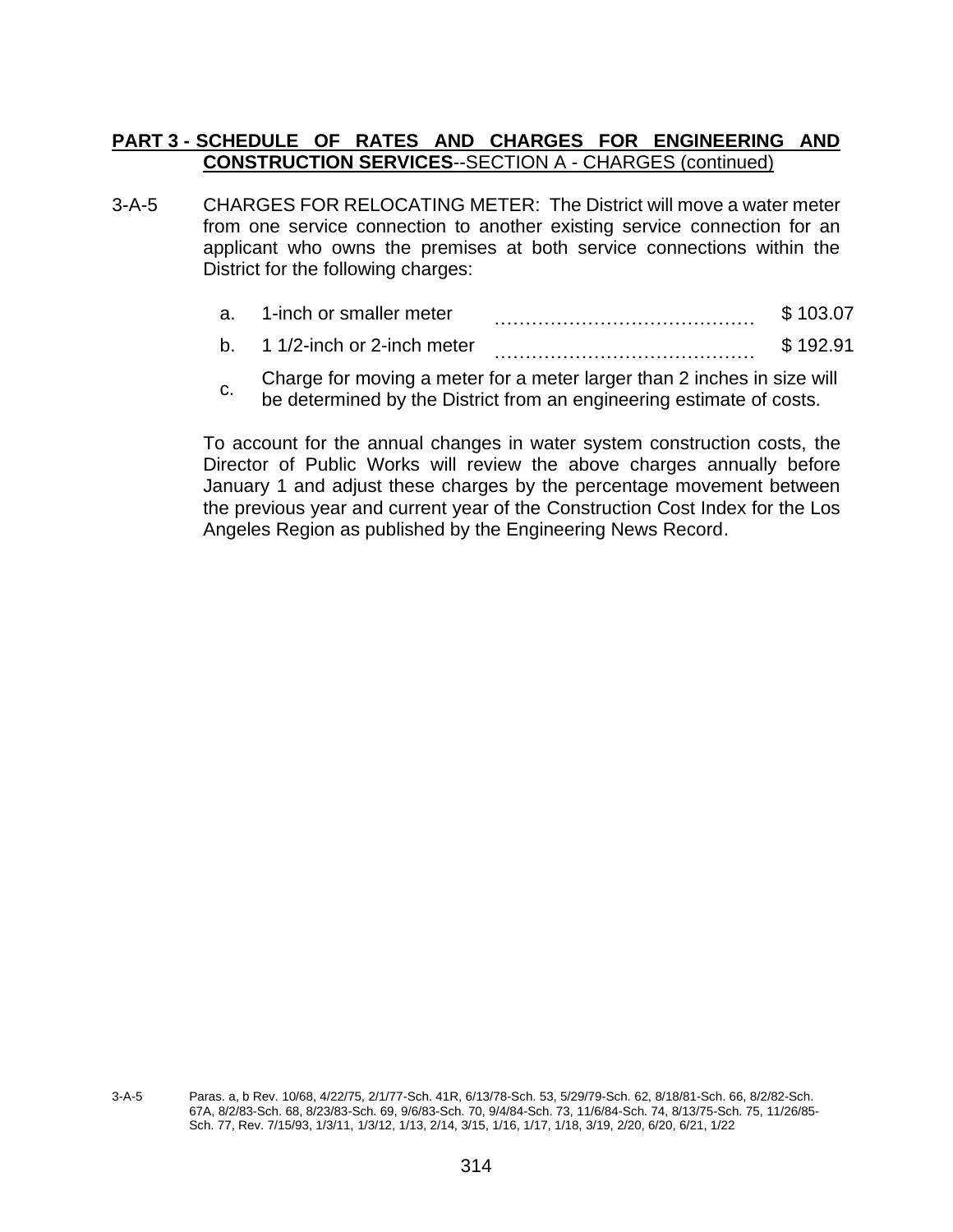| $3-A-6$ | CHARGES FOR EXTENDING AN EXISTING SERVICE CONNECTION: The                      |
|---------|--------------------------------------------------------------------------------|
|         | District may extend an existing service connection with the same size pipe for |
|         | the following charge:                                                          |

| а. | 1-inch service pipe extension<br>15 feet or less in length of extension     |          |
|----|-----------------------------------------------------------------------------|----------|
|    | .                                                                           | \$437.36 |
|    | Plus for each foot of length over 15 feet                                   | 30.40    |
| b. | 1 1/2-inch or 2-inch service pipe<br>15 feet or less in length of extension |          |
|    | .                                                                           | \$837.75 |
|    | Plus for each foot of length over 15 feet<br>per foot                       |          |
|    |                                                                             |          |

To account for the annual changes in water system construction costs, the Director of Public Works will review the above charges annually before January 1 and adjust these charges by the percentage movement between the previous year and current year of the Construction Cost Index for the Los Angeles Region as published by the Engineering News Record.

3-A-6 Paras. a, b Rev. 10/68, 4/22/75, 2/1/77-Sch. 41R, 6/13/78-Sch. 53, 5/29/79-Sch. 62, 8/18/81-Sch. 66, 8/3/82-Sch. 67A, 8/2/83-Sch. 68, 8/23/83-Sch. 69, 9/6/83-Sch. 70, 9/4/84-Sch. 73, 11/6/84-Sch. 74, 8/24/85-Sch. 75, 11/26/85- Sch. 77, Rev. 7/15/93, 1/3/11, 1/3/12, 1/13, 2/14, 3/15, 1/16, 1/17, 1/18, 3/19, 2/20, 6/20, 6/21, 1/22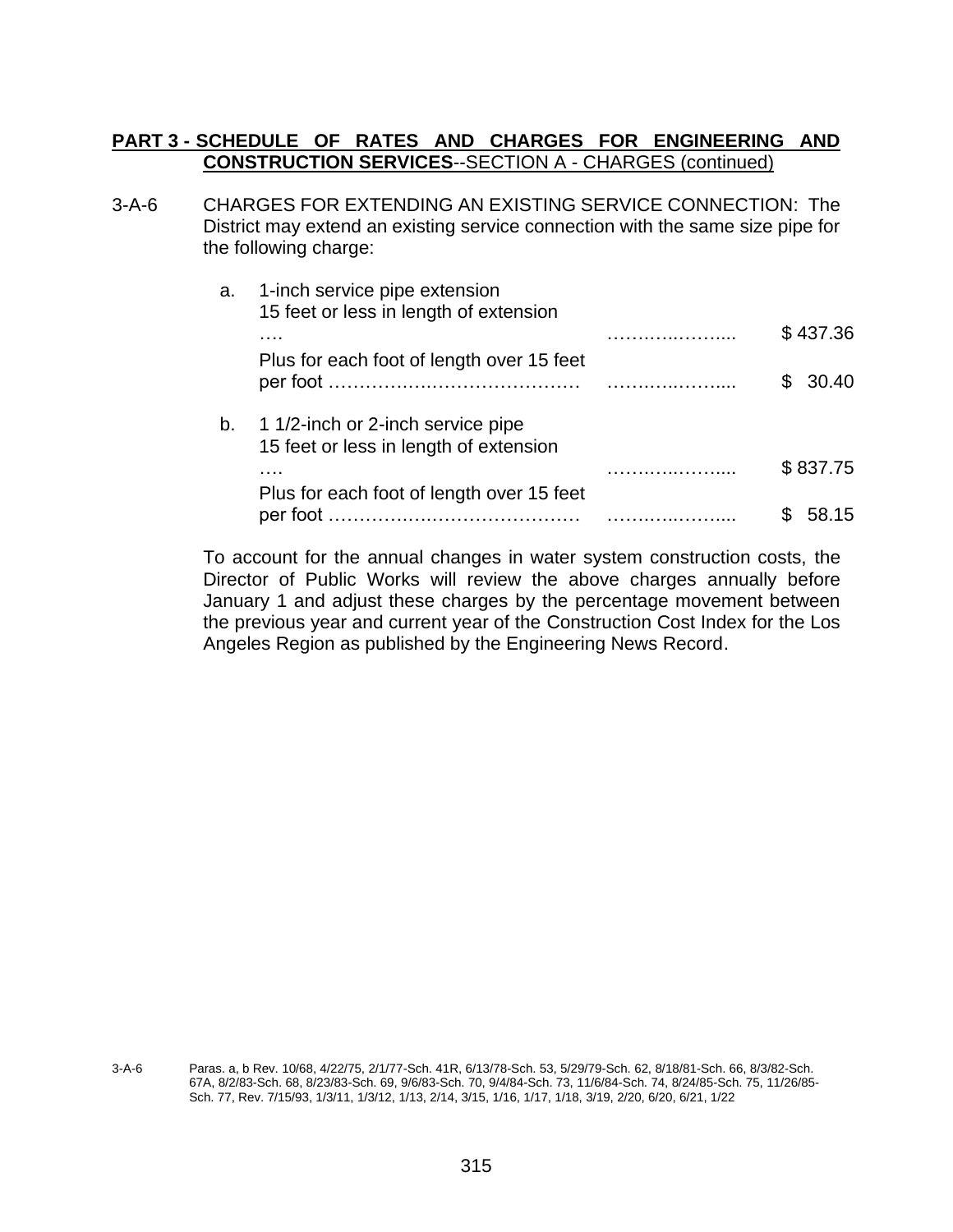3-A-7 CHARGES FOR REPLACING METER BOX: The District will replace a meter box exclusive of cover and lid if damaged by known person and charge the following amounts to the person responsible for the damage as applicable.

| a. | Non-traffic box for:                | In Unpaved or<br><b>Unconcreted Area</b> | In Paved or<br>Concrete Area |
|----|-------------------------------------|------------------------------------------|------------------------------|
|    | 1. $3/4$ " $\times$ 1" and 1" meter | \$72.68                                  | \$225.95                     |
|    | 2. $1/2$ and $2$ meter              | \$113.63                                 | \$335.62                     |

3. The charge for replacement of a non-traffic box for a larger meter will be determined on the basis of current costs.

To account for the annual changes in water system construction costs, the Director of Public Works will review the above charges annually before January 1 and adjust these charges by the percentage movement between the previous year and current year of the Construction Cost Index for the Los Angeles Region as published by the Engineering News Record.

b. Charge for traffic type box for all size meters will be determined on the basis of current costs.

<sup>3-</sup>A-7a Para. a Rev. 10/68, 4/22/75, 2/1/77-Sch. 41R, 6/13/78-Sch. 53, 5/29/79-Sch. 62, 8/18/81-Sch. 66, 8/2/82-Sch. 67A, 8/2/83-Sch. 68, 8/23/83-Sch. 69, 9/6/83-Sch. 70, 9/4/84-Sch. 73, 11/6/84-Sch. 74, 8/12/85-Sch. 75, 11/26/85-Sch. 77, Rev. 7/15/93, 1/3/11, 1/3/12, 1/13, 2/14, 3/15, 1/16, 1/17, 1/18, 3/19, 2/20, 6/20, 6/21, 1/22

<sup>3-</sup>A-7b Para. b Rev. 10/68, 4/22/75, Rev. 7/15/93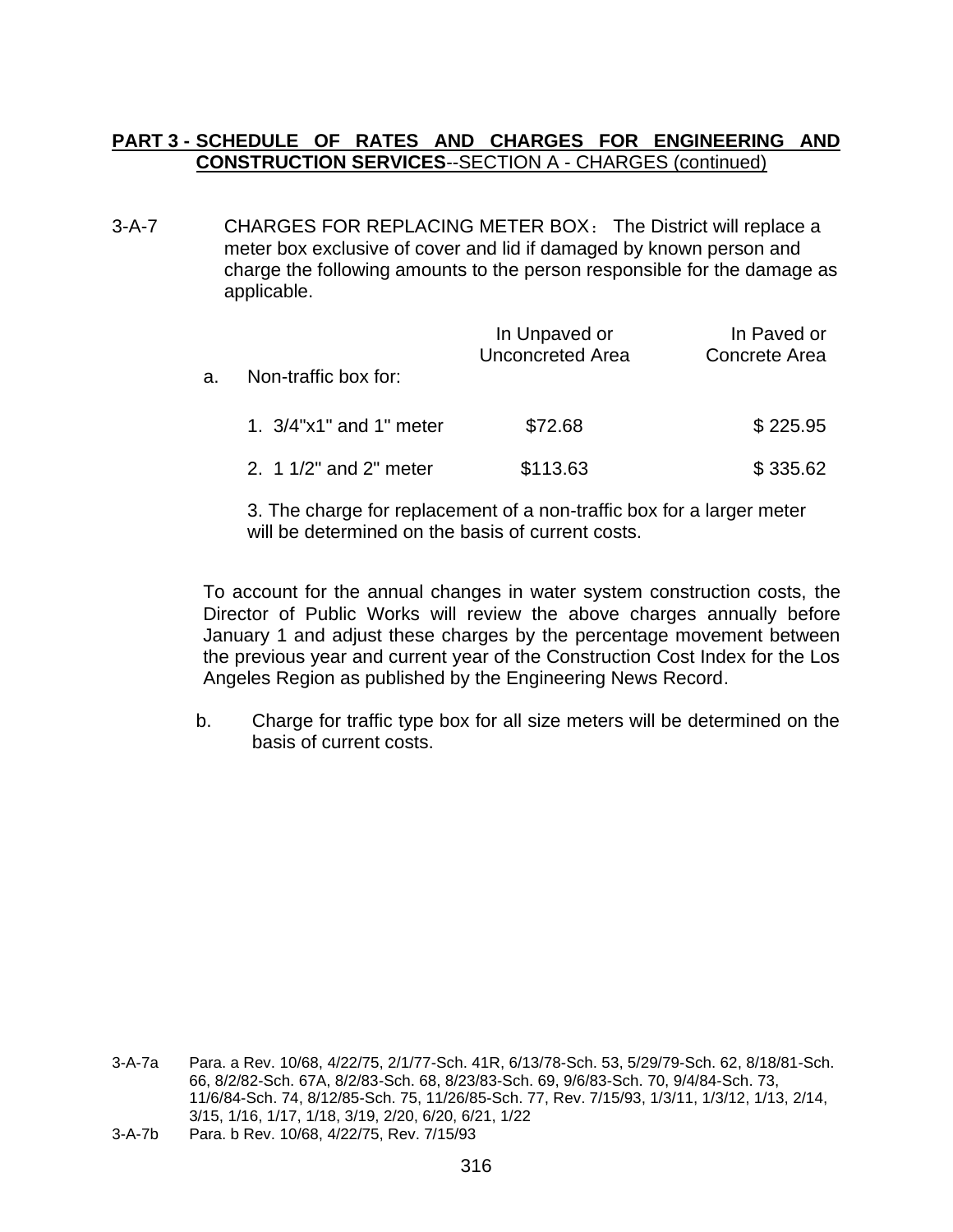- 3-A-8 CHARGES FOR REPLACING METER BOX COVERS: The District will replace a missing or damaged meter box cover including reading lid (if necessary) under similar conditions as to Rule 3-A-7 for the following charge:
	- a. Non-traffic type meter box cover for:

| 1. 1" and smaller meter | \$39.65 |
|-------------------------|---------|
|                         |         |

- 2. 1 1/2" and 2" meter \$ 47.57
- b. Charge for a traffic type cover for all size meters will be determined on basis of current costs.

To account for the annual changes in water system construction costs, the Director of Public Works will review the above charges annually before January 1 and adjust these charges by the percentage movement between the previous year and current year of the Construction Cost Index for the Los Angeles Region as published by the Engineering News Record.

3-A-9 FIRE HYDRANT INSTALLATION CHARGES: The District may furnish and install fire hydrants upon request based on an engineering estimate of costs, or may have the developer install the hydrant, at the option of the District.

- 3-A-9 Rev. 8/63, 4/22/75, Rev. 7/15/93
- 3-A-10 Rev. 7/57, 7/58, Deleted 4/61, Added 8/69, Rev. 4/22/75, 2/1/77-Sch. 41R, 6/13/78-Sch. 53, 5/29/79-Sch. 62, 8/18/81-Sch. 66, 8/3/82-Sch. 67A, 8/2/83-Sch. 68, 8/23/83-Sch. 69, 9/6/83- Sch. 70, 9/4/84-Sch. 73, 11/6/84-Sch. 74, 8/16/85-Sch. 75, 11/26/85-Sch. 77, Deleted 7/15/93
- 3-A-10a Added 9/59, Rev. 4/61, Deleted 8/66
- 3-A-10b Added 6/60, Deleted 4/61, Not part of Rule 3-A-10
- 3-A-10c Added 8/60, Deleted 4/61, Given above, Deleted 7/15/93

<sup>3-</sup>A-8 Rev. 10/68, 4/22/75, 2/1/77-Sch. 41R, 6/13/78-Sch. 53, 5/29/79-Sch. 62, 8/18/81-Sch. 66, 8/2/82-Sch. 67A, 8/2/83-Sch. 68, 8/23/83-Sch. 69, 9/6/83-Sch. 70, 9/4/84-Sch. 73, 11/6/84- Sch. 74, 8/13/85-Sch. 75, 11/26/85-Sch. 77, Rev. 7/15/93, 1/3/11, 1/3/12, 1/13, 2/14, 3/15, 1/16, 1/17, 1/18, 3/19, 2/20, 6/20, 6/21, 1/22

<sup>3-</sup>A-8c Deleted 7/15/93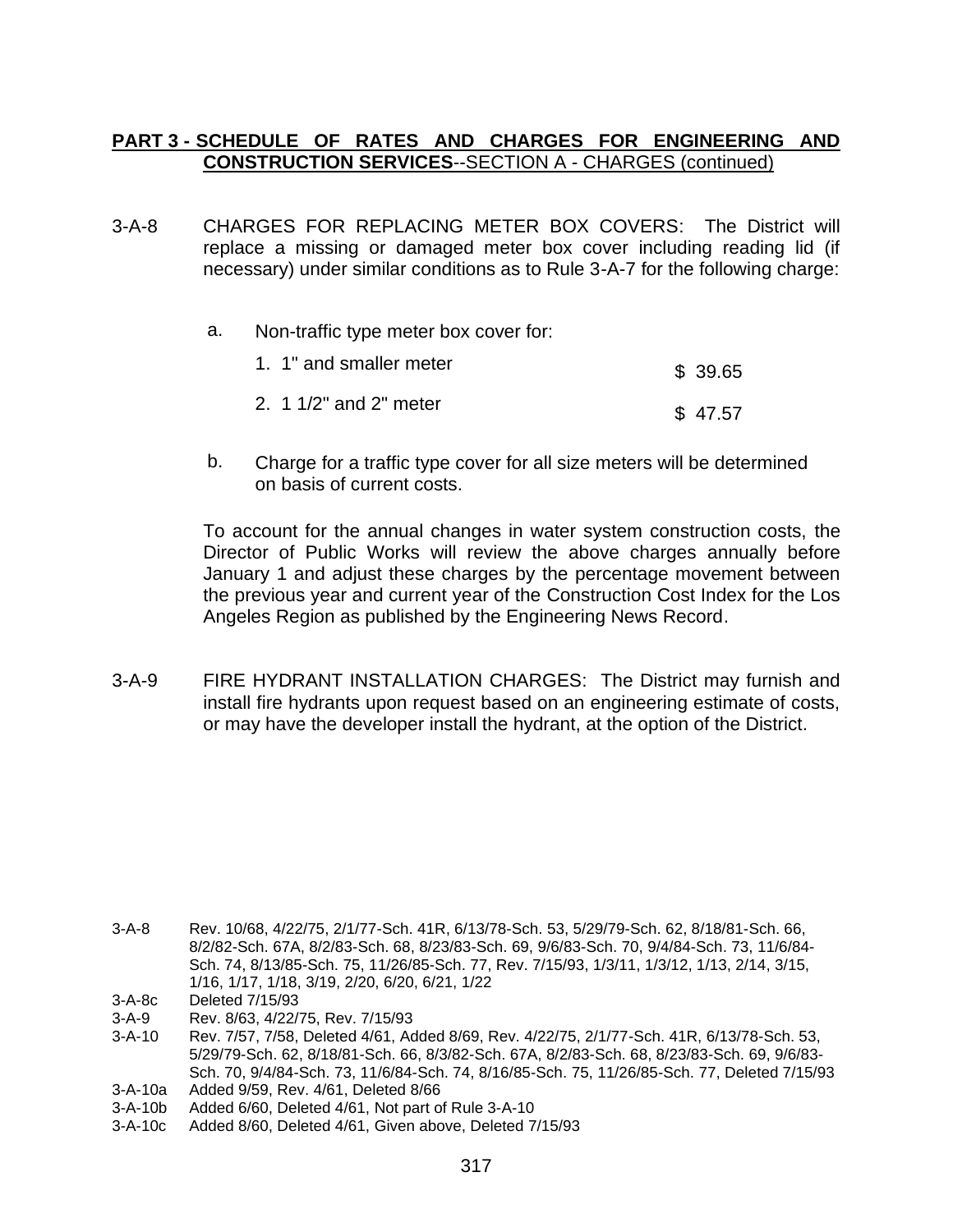#### 3-A-11 WATER SYSTEM ENGINEERING CHARGES:

a. For the District to prepare plans and specifications of water mains and appurtenances for installation in the District by either a developer or by the District at the expense of a developer and which facilities will become the property of the District upon completion of the installation, the charges shall be based on an engineering estimate of costs prepared by the District.

The engineering charges must be paid by the developer prior to start of plan and Specifications preparation work by the District.

The charges stated herein do not include application processing for the installation of service connections and meters with the water main. The service connection and meter installation work can only be included upon proper application and payment of the charges of Rules 3-A-11k, 4-A-1 and 4- B-1.

NOTE: Plans and specifications (eight copies) will be in a form for the developer's use in arranging for construction of water mains and appurtenances. Bidding documents and construction contract forms are not included. If needed by the developer, these letter documents and forms must be provided by the developer and inserted by him in the set of plans and specifications.

<sup>3-</sup>A-11 Rev. 9/59, 6/60, 5/62, 10/68, 4/22/75, 2/1/77-Sch. 41R, 6/13/78-Sch. 53, 5/29/79-Sch. 62, 8/18/81-Sch. 66, 8/3/82-Sch. 67A, 8/2/83-Sch. 68, 8/23/83-Sch. 69, 9/6/83-Sch. 70, 9/4/84- Sch. 73, 11/6/84-Sch. 74, 8/13/85-Sch. 75, 11/26/85-Sch. 77, NOTE Added 4/22/75, Rev. 8/13/85-Sch. 75, 11/26/85-Sch. 77, Rev. 7/15/93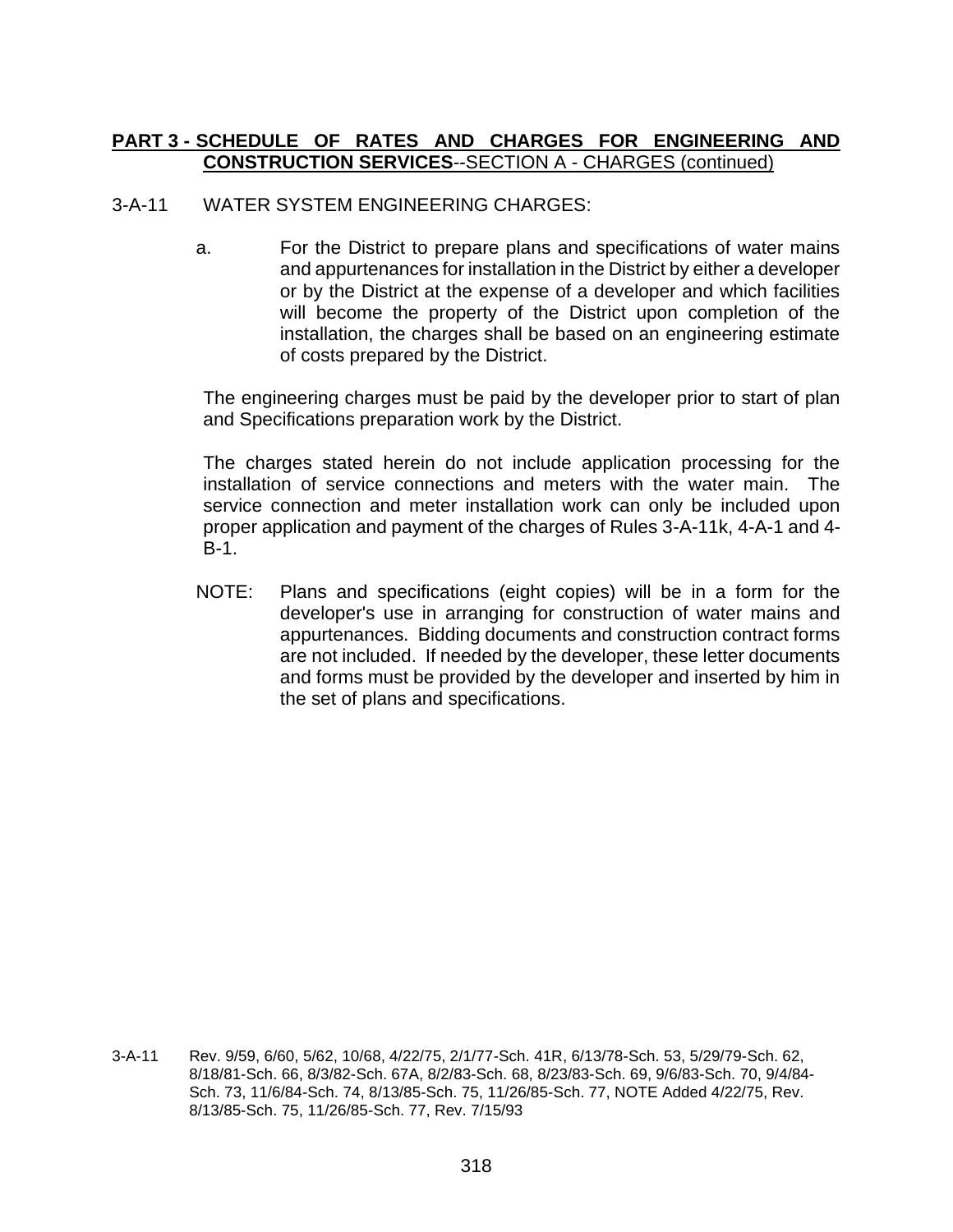### 3-A-11 WATER SYSTEM ENGINEERING CHARGES: (Continued)

- b. For the District to check plans and specifications, review and process the environmental materials for the installation of water mains and appurtenances, including fire hydrant service connections in the District, which plans, specifications, and materials were prepared by an engineer retained by the developer and which facilities will become the property of the District upon completion of the installation, the charge shall be based on an engineering estimate of costs prepared by the District.
- c. For the District to inspect installation of water mains and appurtenances, including fire hydrant installations with the mains, and where the installation work is being done by a contractor retained by the developer, the developer is to pay the cost thereof pursuant to Rule 1-V-1.
- d. For the District to prepare and process plans, specifications and environmental materials for construction of waterworks facilities (other than water mains) such as fire hydrant installations only, pumping plants, and reservoirs, the charge shall be 15.0 percent of the estimated construction costs thereof subject to a minimum charge.
- e. For the District to check the plans and specifications and review and process the environmental materials for the construction of waterworks facilities (other than the water mains) such as fire hydrant installations only, pumping plants and reservoirs, which plans were prepared by an engineer retained by a developer, the charge shall be based on an engineering estimate of costs prepared by the District plus a charge of 2.1 percent of the estimated construction cost thereof.
- f. For the District to inspect the construction of waterworks facilities (other than water mains) the applicant is to pay the cost thereof pursuant to Rule 1-V-1.

- 3-A-11d Rev. 4/22/75, 5/29/79-Sch. 62
- 3-A-11e Rev. 5/29/79-Sch. 62, 8/18/81-Sch. 66, 8/3/82-Sch. 67A, 8/2/83-Sch. 68, 8/23/83-Sch. 69, 9/6/83-Sch. 70, 9/4/94-Sch. 73, 11/6/84-Sch. 74, 8/13/85-Sch. 75, 11/26/85-Sch. 77, Rev. 7/15/93
- 3-A-11f Rev. 8/13/78-Sch. 53

<sup>3-</sup>A-11b Added 4/22/75, 2/1/77-41R, 6/13/78-Sch. 53, 5/2979-Sch. 62, 8/18/81-Sch. 66, 8/3/82-Sch. 67A, 8/2/83-Sch. 68, 8/23/83-Sch. 69, 9/6/83-Sch. 70, 9/4/84-Sch. 73, 11/6/84-Sch. 74, 8/13/85-Sch. 75, 11/26/85-Sch. 77, Rev. 7/15/93

<sup>3-</sup>A-11c Added 4/22/75, 2/1/77-41R, 6/13/78-Sch. 53, 5/29/79-Sch. 62, 8/18/81-Sch. 66, 8/3/82-Sch. 67A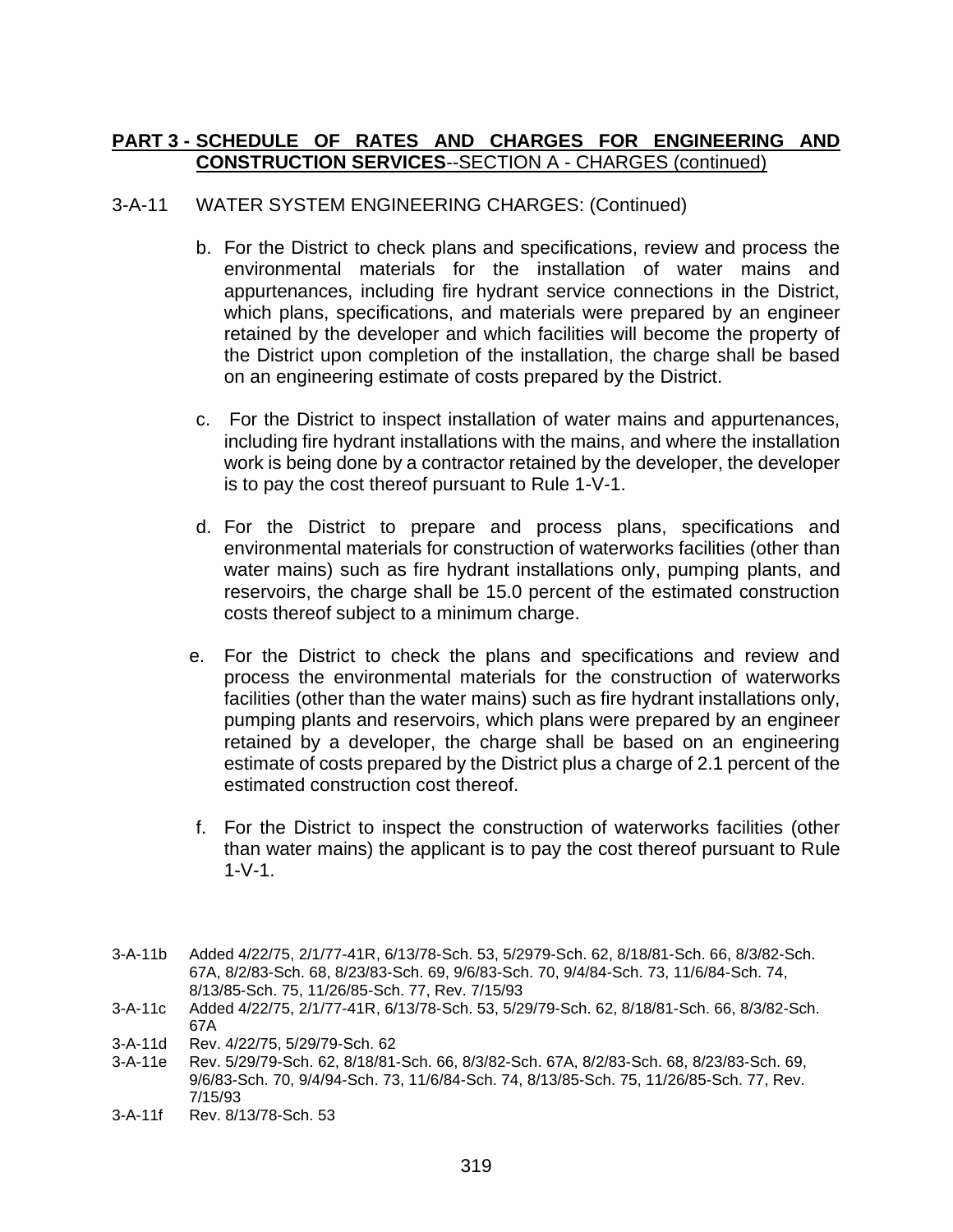## 3-A-11 WATER SYSTEM ENGINEERING CHARGES: (Continued)

- g. All charges given under a, b, d and e are dependent on the developer (a) furnishing to the District engineering plans for grading of roads in the development and for installation of other utilities and all substructures in the roads, and (b) providing all surveying.
- . h. For the District to provide surveying for the construction of facilities paid for all or in part by an applicant, per the current rate four-man surveying crew, a day (used in highway situations where a flagman is not required) and per the current rate five-man crew, a day (used in highway situations where a flagman is required).
- j. For the District to review geological information and report(s) prepared for and submitted by the developer, there shall be a charge based on an engineering estimate of costs prepared by the District.

- 3-A-11g Rev. 8/13/78-Sch. 53,
- 3-A-11h Rev. 4/22/75, 2/1/77-Sch. 41R, deleted 6/13/78-See 3-A-23-1 changed to h-Sch. 53, Rev. 5/29/79-Sch. 62, 8/18/81-Sch. 66, 8/3/83-Sch. 67A, Rev. 8/2/83-Sch. 68, 8/23/83-Sch. 69, 9/6/83-Sch. 70, 9/4/84-Sch. 73, 11/6/84-Sch. 74, 8/13/85-Sch. 75, 11/26/85-Sch. 77, Rev. 7/15/93
- 3-A-11i Rev. 4/22/75, 2/1/77-Sch. 41R, 6/13/78-j changed to 1-Sch. 53, Rev. 5/29/79-Sch. 62, 9/4/84-Sch. 73, 11/6/84-Sch. 74, Deleted 7/15/93
- 3-A-11j Added 4/22/75, 2/1/77-Sch. 41R, 61/3/78 changed to j-Sch. 53, 5/29/79-Sch. 62, 8/18/81-Sch. 66, 8/2/82-Sch. 67A, Rev. 8/2/83-Sch. 68, 8/23/83-Sch. 69, 9/6/83-Sch. 70, 9/4/84-Sch. 73, 11/6/84-Sch. 74, 8/13/85-Sch. 75, 11/26/85-Sch. 77, Rev. 7/15/93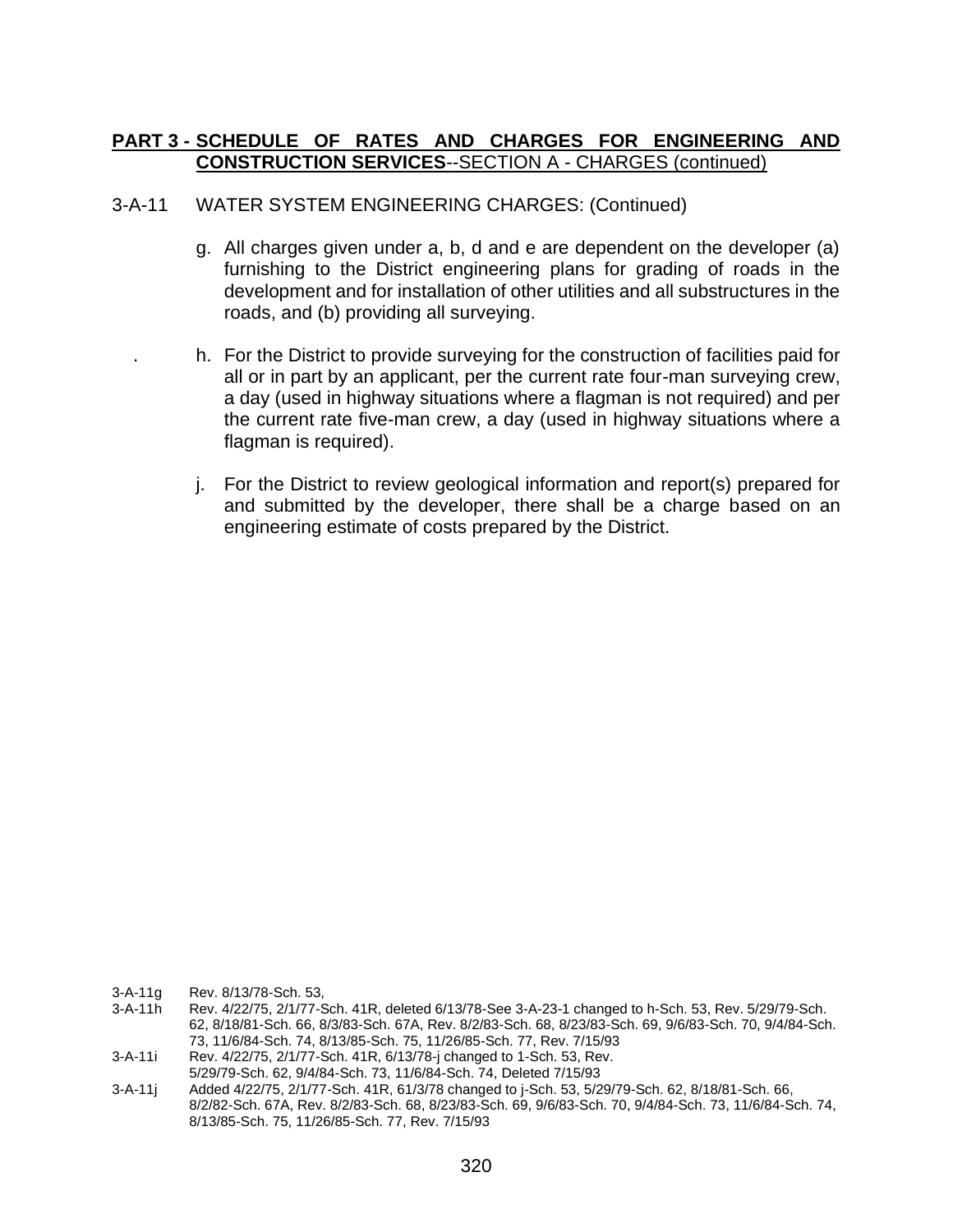- 3-A-11 WATER SYSTEM ENGINEERING CHARGES: (Continued)
- 3-A-11k For the District to process water service applications including issuance of standard plans and specifications, inspection of the installation, processing of a new account for billing purposes, and data entry of a new account, the following charges shall apply:

FOR WATERWORKS DISTRICT NOS. 36 AND 37

|                                                                                                      |                                                                               |             | <b>Service Connection Only</b><br>Installation*                                     |                                                                                                                               |  |
|------------------------------------------------------------------------------------------------------|-------------------------------------------------------------------------------|-------------|-------------------------------------------------------------------------------------|-------------------------------------------------------------------------------------------------------------------------------|--|
| Service<br><b>Connection Size</b>                                                                    | Meter                                                                         | <b>Size</b> | First<br>Installation                                                               | <b>Each Additional</b><br>Installation*                                                                                       |  |
| 1-inch<br>$1$ -inch<br>1 $1/2$ -inch<br>2-inch<br>Over 2-inch                                        | $3/4x1$ -inch<br>$1$ -inch<br>1 $1/2$ -inch<br>2-inch<br>Over 2-inch          |             | \$462.48<br>\$462.48<br>\$691.06<br>\$804.71<br>$***$                               | \$229.90<br>\$229.90<br>\$229.90<br>\$229.90<br>$***$                                                                         |  |
| Service<br><b>Connection Size</b><br>$1$ -inch<br>$1$ -inch<br>$11/2$ -inch<br>2-inch<br>Over 2-inch | Meter<br>$3/4x1$ -inch<br>$1$ -inch<br>1 $1/2$ -inch<br>2-inch<br>Over 2-inch | <b>Size</b> | Meter Only<br>Installation<br>\$133.47<br>\$133.47<br>\$133.47<br>\$133.47<br>$***$ | Meter & Service<br><b>Connection Installation</b><br>at the same time<br>\$595.93<br>\$595.93<br>\$824.53<br>\$938.14<br>$**$ |  |
| Service<br><b>Connection Size</b><br>1-inch<br>$1$ -inch<br>1 $1/2$ -inch<br>2-inch<br>Over 2-inch   | Meter<br>$3/4x1$ -inch<br>$1$ -inch<br>1 $1/2$ -inch<br>2-inch<br>Over 2-inch | <b>Size</b> |                                                                                     | <b>Each Additional</b><br>Complete Installation*<br>\$363.36<br>\$363.36<br>\$363.36<br>\$363.36<br>**                        |  |

3-A-11k Added 2/1/77-Sch. 41R, 6/13/78-Deleted-Sch. 53, Added 5/2/79-Sch. 62, Rev. 8/18/81-Sch. 66, 8/3/82-Sch. 67A, Rev. 8/2/83-Sch. 68, 8/23/83-Sch. 69, 9/6/83-Sch. 70, 9/4/84-Sch. 73, 11/6/84-Sch. 74, 8/13/85-Sch. 75, 11/26/85-Sch. 77; Rev. 5/24/05; Rev. 12/27/05; Rev 1/1/07, 1/08, 1/09, 1/3/11, 1/3/12, 1/13, 2/14, 3/15, 1/16, 1/17, 1/18, 3/19, 2/20, 6/20, 6/21, 1/22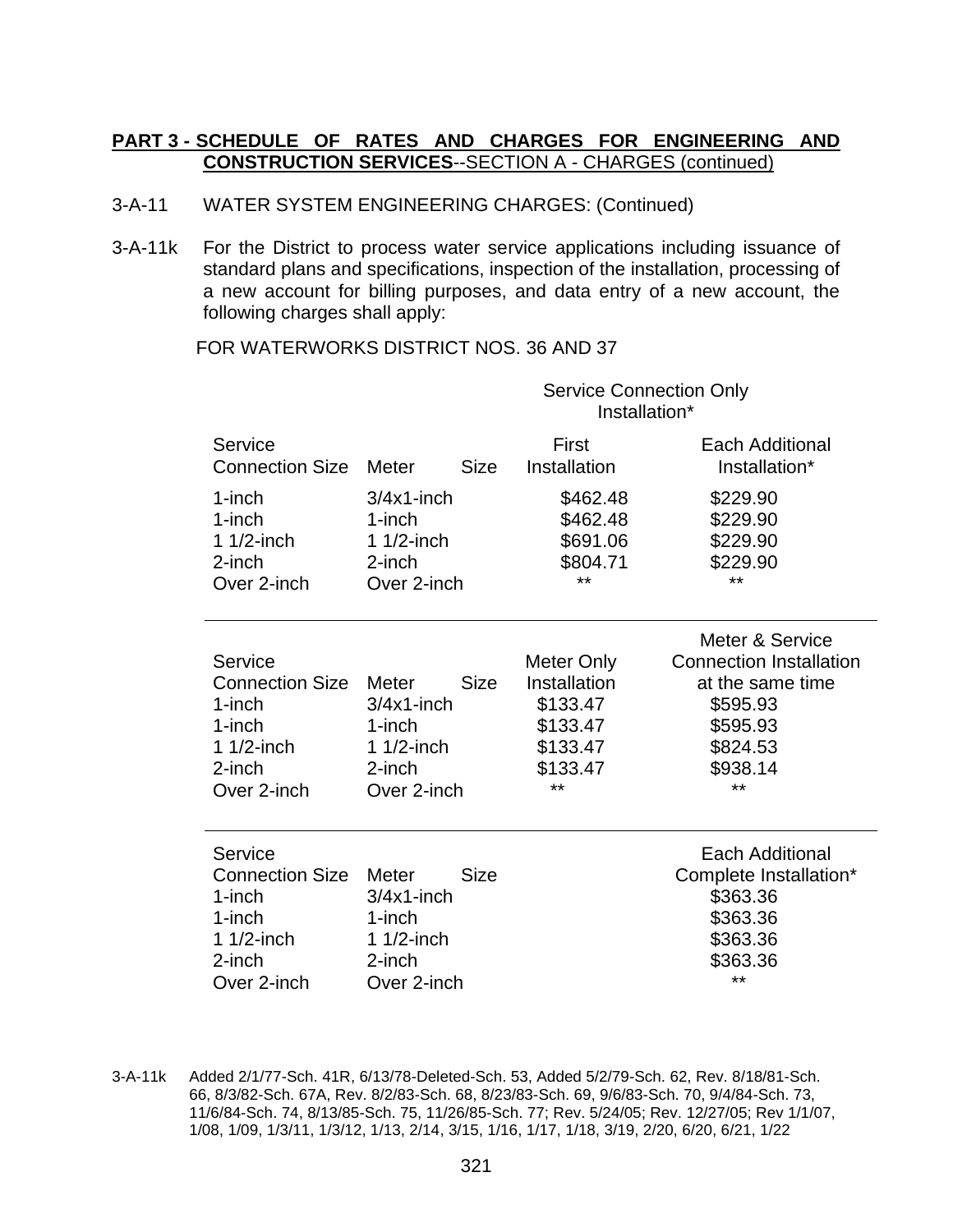#### 3-A-11k WATER SYSTEM ENGINEERING CHARGES: (Continued)

\* When all applications are received at one time and installations are to occur at the same time.

\*\*Costs will be determined as needed by the District Engineer.

FOR ALL WATERWORKS DISTRICTS EXCEPT FOR WATERWORKS DISTRICT NOS. 36 AND 37

|               |               | <b>Service Connection Only</b><br>Installation* |                            |  |
|---------------|---------------|-------------------------------------------------|----------------------------|--|
| Service       |               |                                                 |                            |  |
| Connection    | Meter         | First                                           | Each Additional            |  |
| <b>Size</b>   | Size          | Installation                                    | Installation*              |  |
| $1$ -inch     | $3/4x1$ -inch | \$931.57                                        | \$459.83                   |  |
| 1-inch        | 1-inch        | \$931.57                                        | \$459.83                   |  |
| 1 $1/2$ -inch | 1 $1/2$ -inch | \$1,387.41                                      | \$459.83                   |  |
| 2-inch        | 2-inch        | \$1,614.68                                      | \$459.83                   |  |
| Over 2-inch   | Over 2-inch   | **                                              | **                         |  |
| Service       |               |                                                 | Meter & Service            |  |
| Connection    | Meter         | Meter Only                                      | Connection Installation at |  |
| <b>Size</b>   | Size          | Installation                                    | the same time              |  |
| $1$ -inch     | $3/4x1$ -inch | \$266.91                                        | \$1,198.46                 |  |
| $1$ -inch     | 1-inch        | \$266.91                                        | \$1,198.46                 |  |
| 1 $1/2$ -inch | 1 $1/2$ -inch | \$266.91                                        | \$1,654.33                 |  |
| 2-inch        | 2-inch        | \$266.91                                        | \$1,881.60                 |  |
| Over 2-inch   | Over 2-inch   | **                                              | **                         |  |

<sup>3-</sup>A-11k Added 2/1/77-Sch. 41R, 6/13/78-Deleted-Sch. 53, Added 5/2/79-Sch. 62, Rev. 8/18/81-Sch. 66, 8/3/82-Sch. 67A, Rev. 8/2/83-Sch. 68, 8/23/83-Sch. 69, 9/6/83-Sch. 70, 9/4/84-Sch. 73, 11/6/84-Sch. 74, 8/13/85-Sch. 75, 11/26/85-Sch. 77; Rev. 5/24/05; Rev. 12/27/05; Rev. 1/1/07,1/08,1/09, 1/3/11, 1/3/12, 1/13, 2/14, 3/15, 1/16, 1/17, 1/18, 3/19, 2/20, 6/20, 6/21, 1/22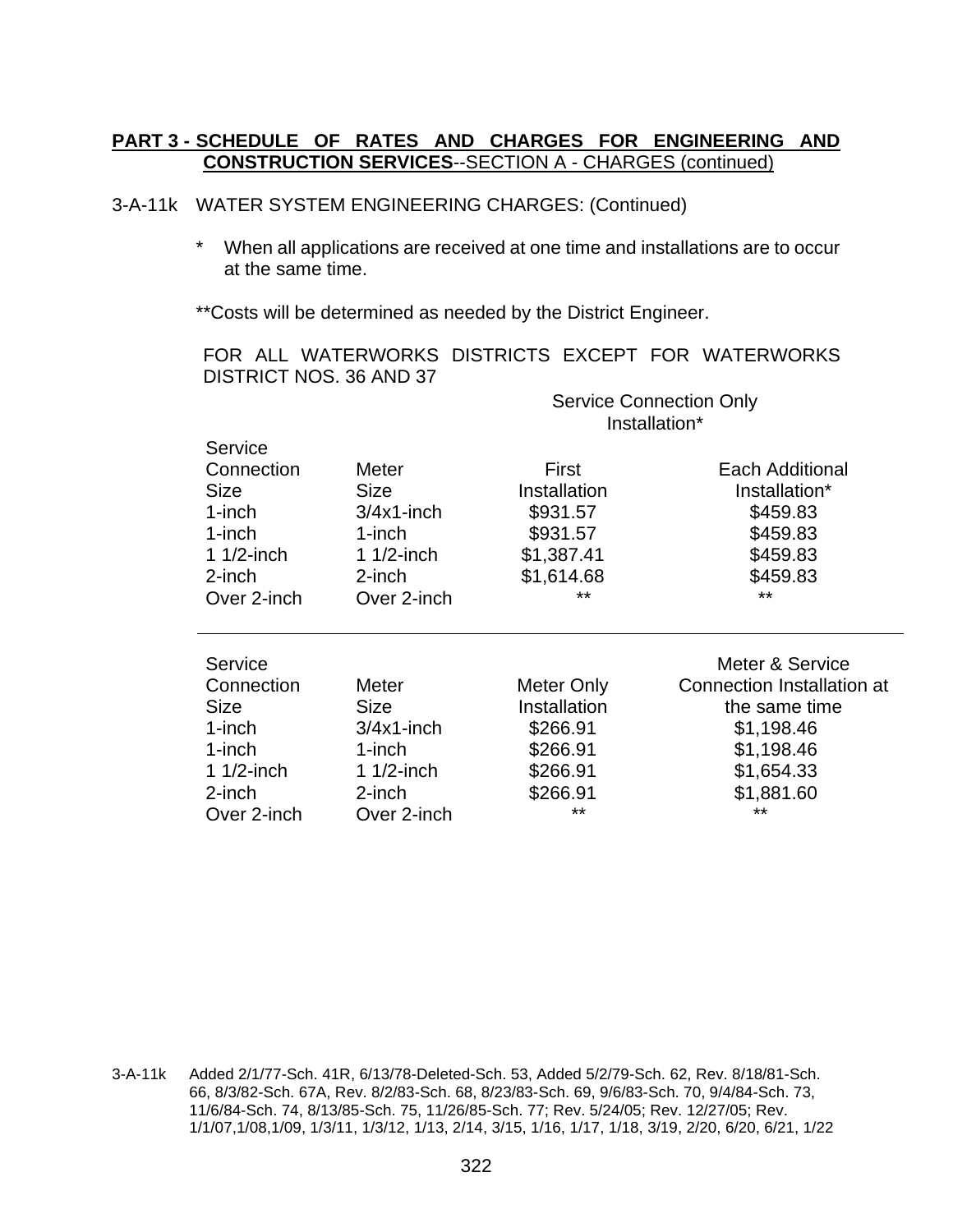3-A-11k WATER SYSTEM ENGINEERING CHARGES: (Continued)

| Service                |                      | <b>Each Additional</b> |
|------------------------|----------------------|------------------------|
| <b>Connection Size</b> | Meter<br><b>Size</b> | Complete Installation* |
| 1-inch                 | $3/4x1$ -inch        | \$726.74               |
| $1$ -inch              | $1$ -inch            | \$726.74               |
| 1 $1/2$ -inch          | 1 $1/2$ -inch        | \$726.74               |
| 2-inch                 | $2$ -inch            | \$726.74               |
| Over 2-inch            | Over 2-inch          | $***$                  |

- \* When all applications are received at one time and installations are to occur at the same time.
- \*\* Costs will be determined as needed by the District Engineer.

To account for the annual changes in water system construction costs, the Director of Public Works will review the above charges annually before January 1 and adjust these charges by the percentage movement between the previous year and current year of the Construction Cost Index for the Los Angeles Region as published by the Engineering News Record.

#### 3-A-11l WATER SYSTEM ENGINEERING CHARGES:

- l. For an installation where the meter size is different than that shown for the standard service connection and meter installation, the charge shall be based on the service connection size.
- m. For the District to check plans and specifications and process environmental materials for projects other than listed above, the charge shall be based on an estimate of the District's cost to provide such services.

<sup>3-</sup>A-11k Added 2/1/77-Sch. 41R, 6/13/78-Deleted-Sch. 53, Added 5/2/79-Sch. 62, Rev. 8/18/81-Sch. 66, 8/3/82- Sch. 67A, Rev. 8/2/83-Sch. 68, 8/23/83-Sch. 69, 9/6/83-Sch. 70, 9/4/84-Sch. 73, 11/6/84-Sch. 74, 8/13/85-Sch. 75, 11/26/85-Sch. 77; Rev. 5/24/05; 12/27/05; 1/1/07,1/08, 1/09, 1/3/11, 1/3/12, 1/13, 2/14, 3/15, 1/16, 1/17, 1/18, 3/19, 2/20, 6/20, 6/21, 1/22

<sup>3-</sup>A-11l Added 5/29/79-Sch. 62; Para.1 renumbered to Para. m and new Para. 1 added 8/2/83-Sch. 68, 8/23/83- Sch. 69, 9/6/83-Sch. 70

<sup>3-</sup>A-11m Added 8/2/83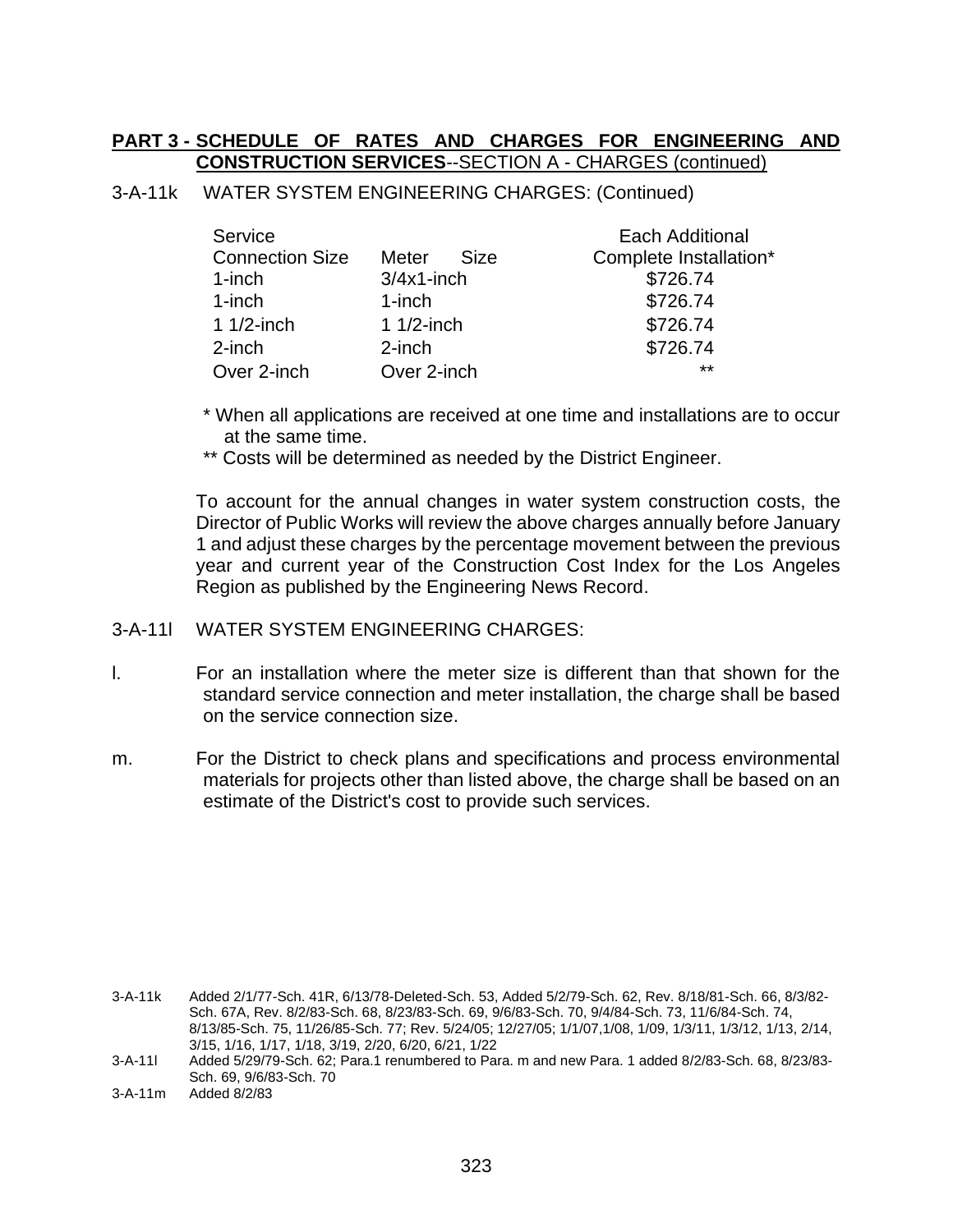3-A-13 CHARGES FOR RELOCATING A FIRE HYDRANT OR OTHER WATER SYSTEM APPURTENANCES: The District will move, relocate, or allow any applicant to move or relocate a fire hydrant or other water system appurtenances not specifically covered elsewhere in the rules upon payment of a charge therefore, based on an engineering cost estimate and at the option of the District.

3-A-12 Rev. 10/68, Deleted 7/15/93<br>3-A-13 Rev. 6/13/78-Sch. 53. Rev. 7

3-A-13 Rev. 6/13/78-Sch. 53, Rev. 7/15/93

Deleted 8/66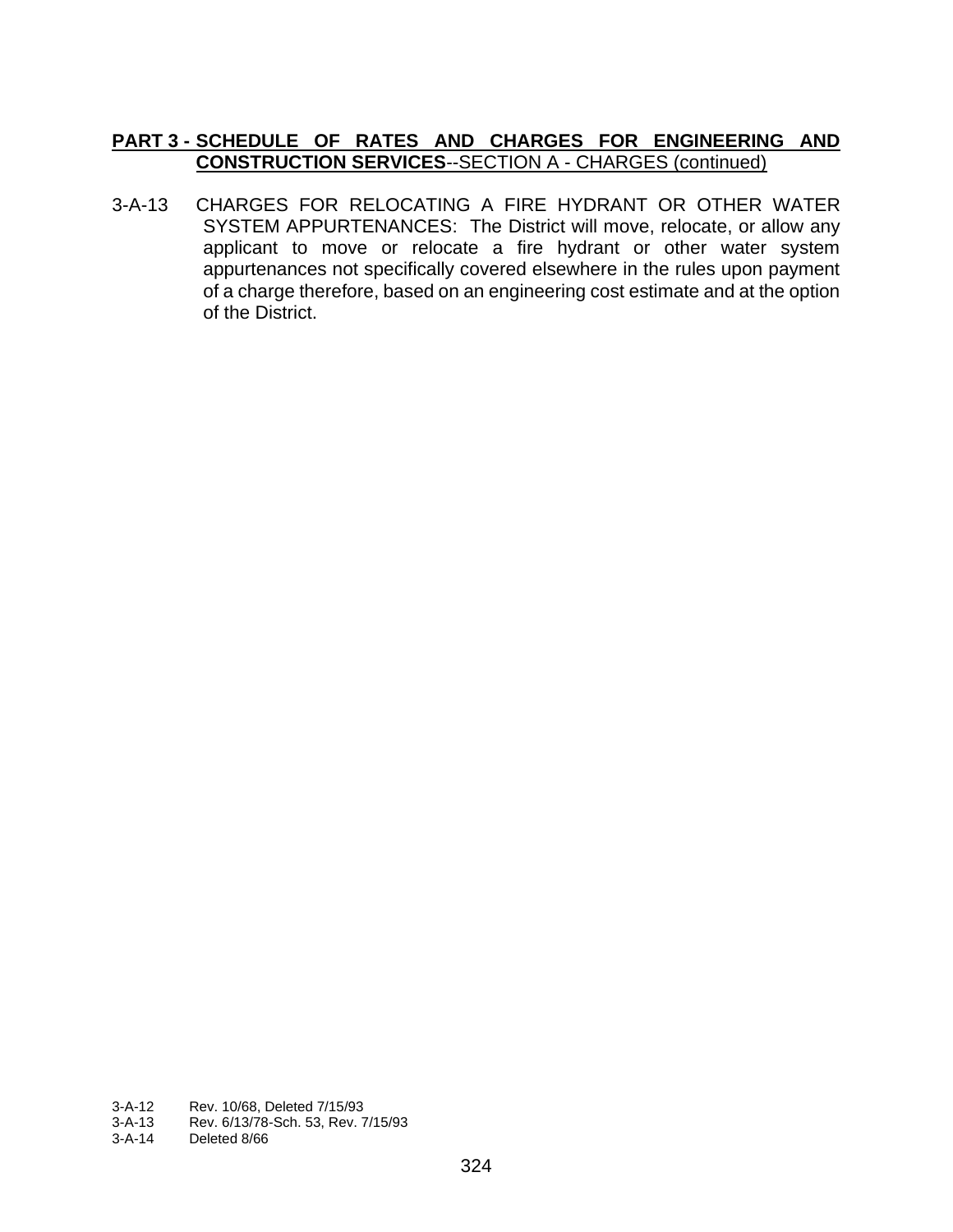#### 3-A-15 WATER SYSTEM IN SUBDIVISIONS:

- a. Subdivision water systems are defined as water systems required to serve subdivisions of land made in accordance with the applicable water, zoning, and subdivision, ordinances, or Codes, including Record of Survey Map subdivisions or of applicable Codes and Ordinances of the respective city.
- b. All charges for subdivision water systems in the District shall be in accordance with the District Rules and Regulations as determined by the Engineer.
- c. The subdivider of the subdivision shall pay for all engineering for, and construct all water system facilities necessary to serve the subdivision in accordance with, requirements of the District and the applicable Codes or Ordinances of the County or respective city.
- d. Except in Districts No. 40, Region No.4 and 34, Rule 3-A-4 shall apply to the portion of the water system required to serve the subdivision which is constructed outside of the boundaries of the subdivision.
- e. The subdivision shall be considered to be the applicant's premises.
- f. Credit for construction of excess capacity on the in-tract water system shall be allowed to but not to exceed whatever portion of the Capital Improvement Charges remaining after using the applicable Sections of Rule 3-A-4.

- 3-A-15a Rev. 6/13/78-Sch. 53
- 3-A-15c Rev. 6/13/78-Sch. 53
- 3-A-15d Rev. 7/15/93
- 3-A-16 Added 2/63, Rev. 6/13/78-Sch. 53, Deleted 7/15/93
- 3-A-17 Added 10/68, Rev. 4/22/75, 2/1/77-Sch. 41R, 5/29/79-Sch. 62, 8/18/81-Sch. 66, 8/3/82-Sch. 67A, Rev. 8/2/83-Sch. 68, 8/23/83-Sch. 69, 9/6/83-Sch. 70, 9/4/84-Sch. 73, 11/6/84-Sch. 74, 8/13/85-Sch. 75, 11/26/85-Sch. 77, Deleted 7/15/93

<sup>3-</sup>A-15 Added 2/63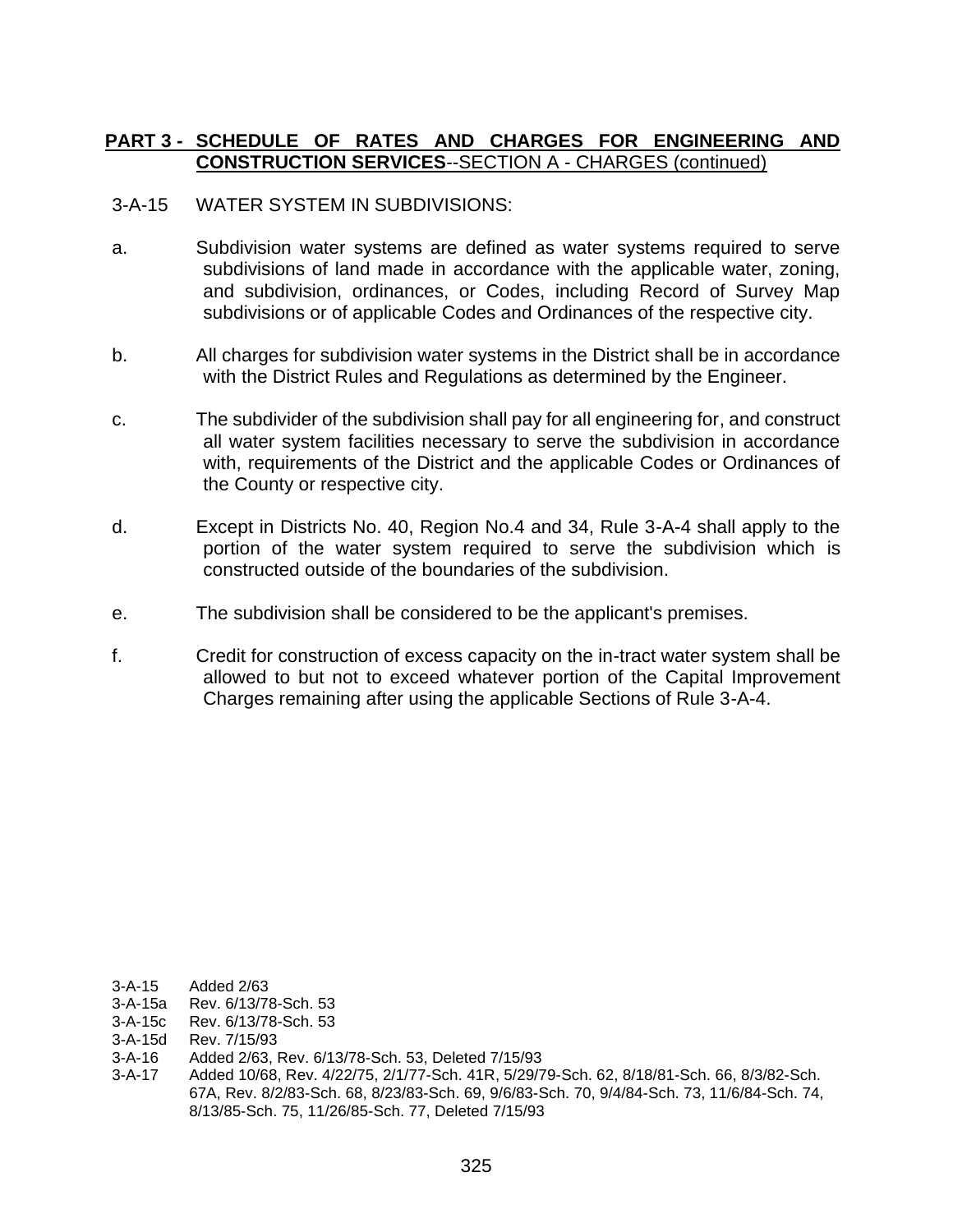- 3-A-18 CHARGE FOR REINSTALLING OF PREVIOUSLY REMOVED METER: The District will reinstall a previously removed meter upon the payment of the following charge where the District has not previously refunded the net value of the meter pursuant to Rule 3-A-12.
	- a. For a meter 1-inch and less in size …….…..…….... \$ 108.16
	- b. For a 1 1/2-inch meter …..…..….. …….…..…….... \$ 140.86
	- c. For a 2-inch meter …..…..…..… …….…..…….... \$ 171.04

For a meter larger than 2 inches, the charge shall be based on an

d. engineering estimate of current costs.

To account for the annual changes in water system construction costs, the Director of Public Works will review the above charges annually before January 1 and adjust these charges by the percentage movement between the previous year and current year of the Construction Cost Index for the Los Angeles Region as published by the Engineering News Record.

3-A-22 CHARGES FOR DISTRICT INSPECTION OF WATER METER INSTALLATION BY CUSTOMER: Where the District elects to have the customer furnish and install a water meter, the District shall inspect and approve the installation before turning on the water for permanent service. For that service the applicant is to pay the cost thereof pursuant to Rule 1-V-1 or a fixed estimate of cost at the option of the District.

> All meters furnished by the applicant shall be accompanied by a Certificate of Compliance of manufacture and registration calibration per Standards of the American Water Works Association and the District.

- 3-A-18 Added 10/68, Rev. 4/22/75, 2/1/77-Sch. 41R, 5/29/79-Sch. 62, 8/1/81-Sch. 66, 8/3/82-Sch. 67A, Rev. 8/2/83-Sch. 68, 8/23/83-Sch. 69, 9/6/83-Sch. 70, 9/4/84-Sch. 73, 11/6/84-Sch. 74, 8/13/85- Sch. 75, 11/26/85-Sch. 77, Rev. 7/15/93, 1/13, 2/14, 3/15, 1/16, 1/17, 1/18, 3/19, 2/20, 6/20, 6/21, 1/22
- 3-A-19 Added 4/22/75, Rev. 8/2/83-Sch. 68, Deleted 7/15/93
- 3-A-20 Added 2/1/77-Sch. 41R, Deleted 6/13/78-Sch. 53, Added 7/22/80-Sch. 65, Deleted 7/15/93
- Added 2/1/77-Sch. 41R, Deleted 6/13/78-Sch. 53
- 3-A-22 Added 2/1/77-Sch. 41R, Rev. 6/13/78-Sch. 53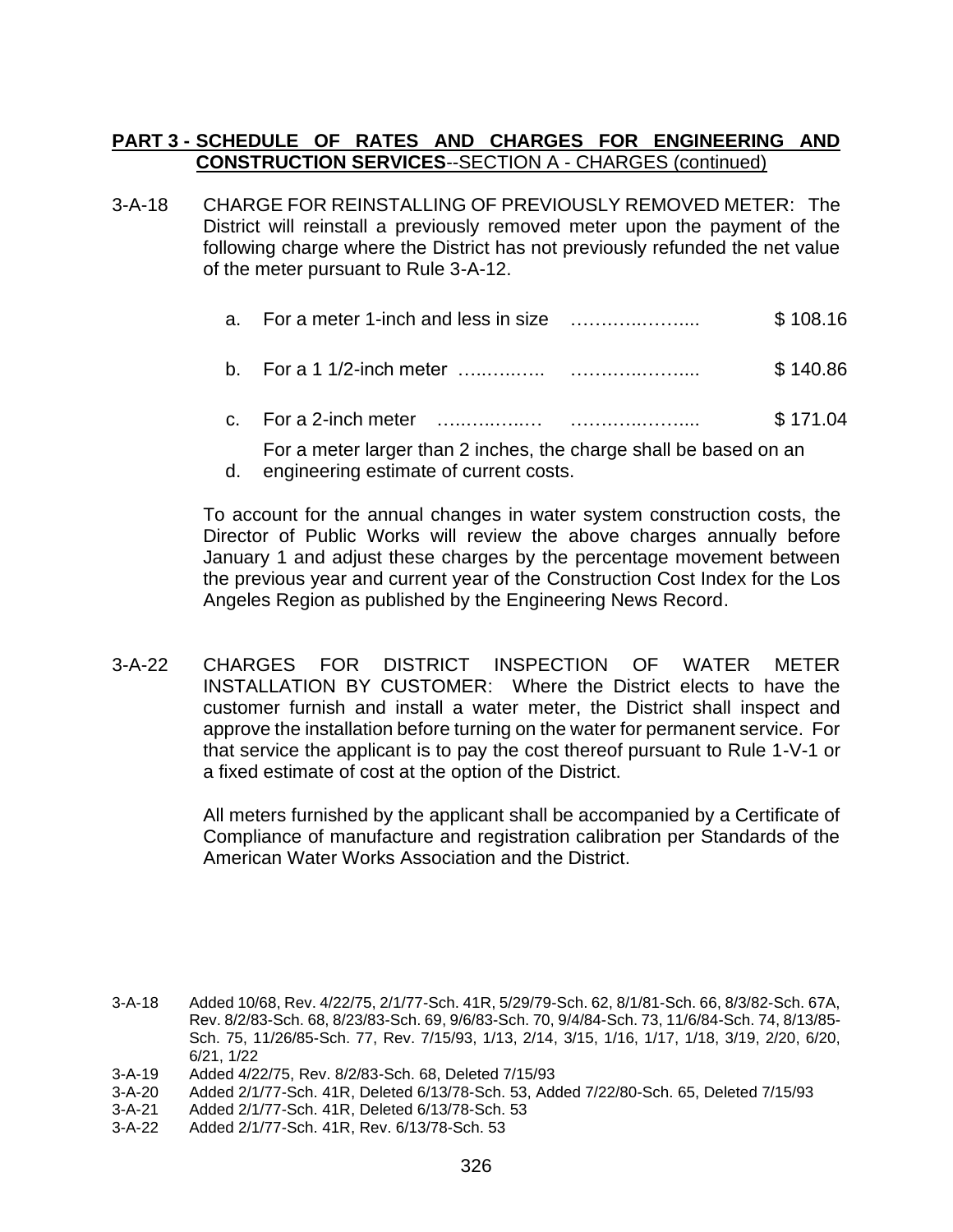- 3-A-23 RIGHT-OF-WAY CHARGES: For the District to process documents for rightof-way, i.e., water pipeline easements needed for water main and appurtenance installations and for quitclaiming of no-longer needed easements when requested, including making title search, preparing easement forms, approving the signed document, and recording the document, the charge is:
	- a. for the first parcel over which the easement passes ..  $\frac{1}{2}$  \$ 549.17
	- b. for each additional parcel …………………………… \$ 318.42

The developer/applicant is responsible for providing the legal description and a preliminary title report. When the District elects to only require a Dedication document grant of an easement the charge is:

- a. for the first parcel over which the easement passes \$ 220.45
- b. for each additional parcel …………………………… \$ 110.98
- 3-A-24 INTERCONNECTION CHARGES: The District will supervise interconnections between the existing water system of the District and the addition to the system as follows (Such connection shall not be made final until all charges therefore have been paid):

- 3-A-23 Added 6/13/78-Sch. 53, Rev. 5/29/79-Sch. 62, 8/18/81-Sch. 66, 8/3/82-Sch. 67A, 8/2/83-Sch. 68, 8/23/83-Sch. 69, 9/6/83-Sch. 70, 9/4/84-Sch. 73,11/6/84-Sch. 74, 8/13/85-Sch. 75, 11/26/85-Sch. 77, 1/13, 2/14, 3/15,1/16, 1/17, 1/18, 3/19, 2/20, 6/21, 1/22
- 3-A-24 Added 61/3/78-Sch. 53, Rev. 5/29/79-Sch. 62, 8/18/81-Sch. 66, 8/3/82-Sch. 67A, 8/2/83-Sch. 68, 8/23/83-Sch. 69, 9/6/83-Sch. 70, 9/4/84-Sch. 73, 11/6/84-Sch. 74, 8/13/85-Sch. 75, 11/26/85-Sch. 77, Rev. 7/15/93, 1/3/11, 1/3/12, 1/13, 2/14, 3/15, 1/16, 1/17, 1/18, 3/19, 2/20, 6/20, 6/21, 1/22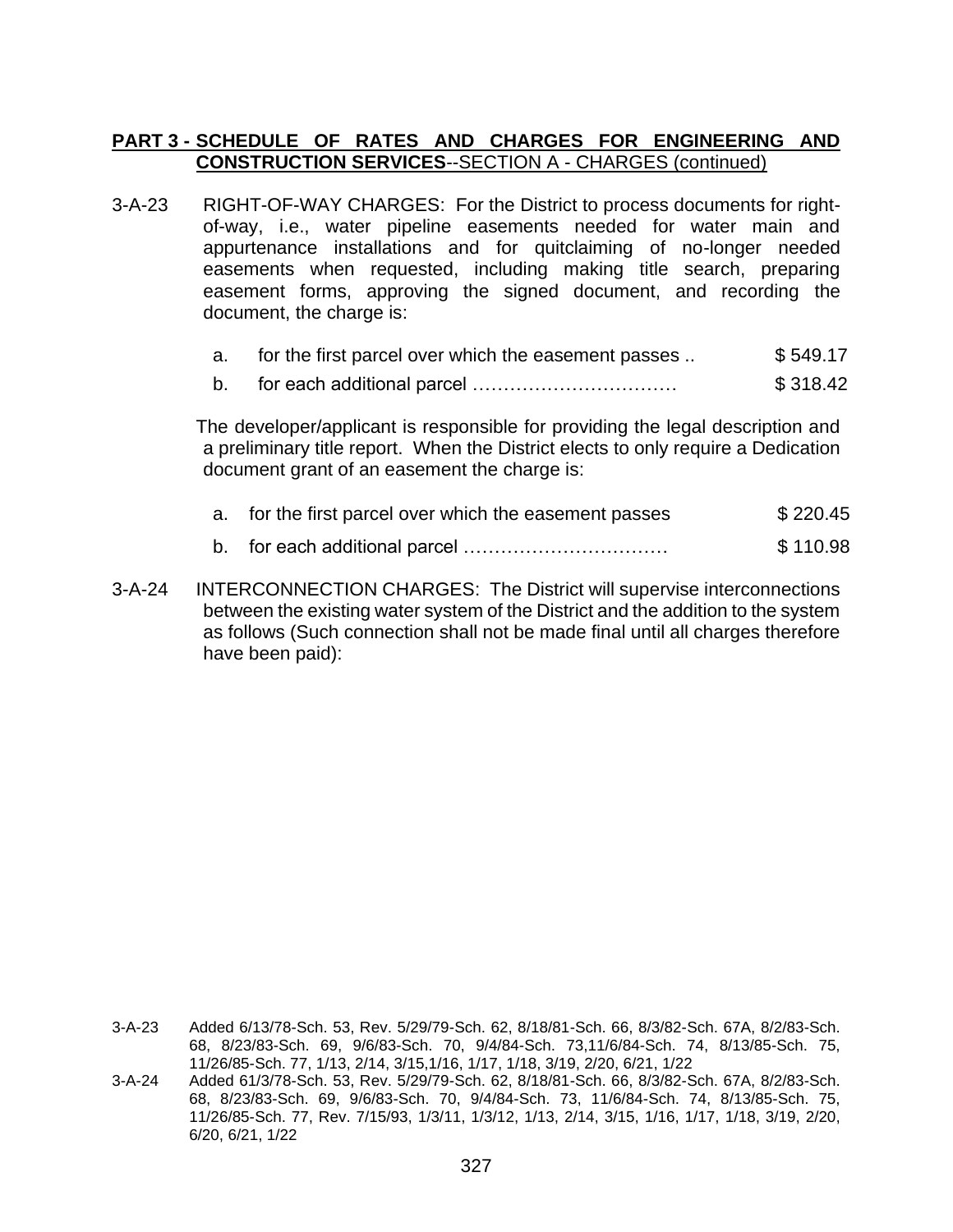### 3-A-24 INTERCONNECTION CHARGES: (Continued)

a. For Interconnections Done by the Developer: The District will operate all valves, and direct and supervise the work of the developer in making the interconnection between the existing system of the District and the system installed by the developer. The private contractor shall furnish all materials and other labor to make the interconnection, including performing all resurfacing and other work necessary to produce a finished result.

|    | For interconnection to<br>1. 6-inch and smaller water<br>main<br>For interconnection to<br>2. 8-inch water main | \$192.91 |
|----|-----------------------------------------------------------------------------------------------------------------|----------|
|    | For interconnection to<br>3. 10-inch water main                                                                 | \$260.30 |
|    | For interconnection to<br>4. 12-inch water main                                                                 | \$359.42 |
|    | For interconnection to<br>5. 14-inch water main                                                                 | \$426.80 |
| 6. | For interconnection to<br>16-inch water main                                                                    | \$488.91 |
|    | For interconnection to                                                                                          | \$554.96 |
|    | 7. 18-inch water main                                                                                           | \$684.44 |

8. For interconnection to larger size mains, the charge will be determined based on an engineering determination of current costs.

To account for the annual changes in water system construction costs, the Director of Public Works will review the above charges annually before January 1 and adjust these charges by the percentage movement between the previous year and current year of the Construction Cost Index for the Los Angeles Region as published by the Engineering News Record.

<sup>3-</sup>A-24 Added 61/3/78-Sch. 53, Rev. 5/29/79-Sch. 62, 8/18/81-Sch. 66, 8/3/82-Sch. 67A, 8/2/83-Sch. 68, 8/23/83-Sch. 69, 9/6/83-Sch. 70, 9/4/84-Sch. 73, 11/6/84-Sch. 74, 8/13/85-Sch. 75, 11/26/85-Sch. 77, Rev. 7/15/93, 1/3/11, 1/3/12, 1/13, 2/14, 3/15, 1/16, 1/17, 1/18, 3/19, 2/20, 6/20, 6/21, 1/22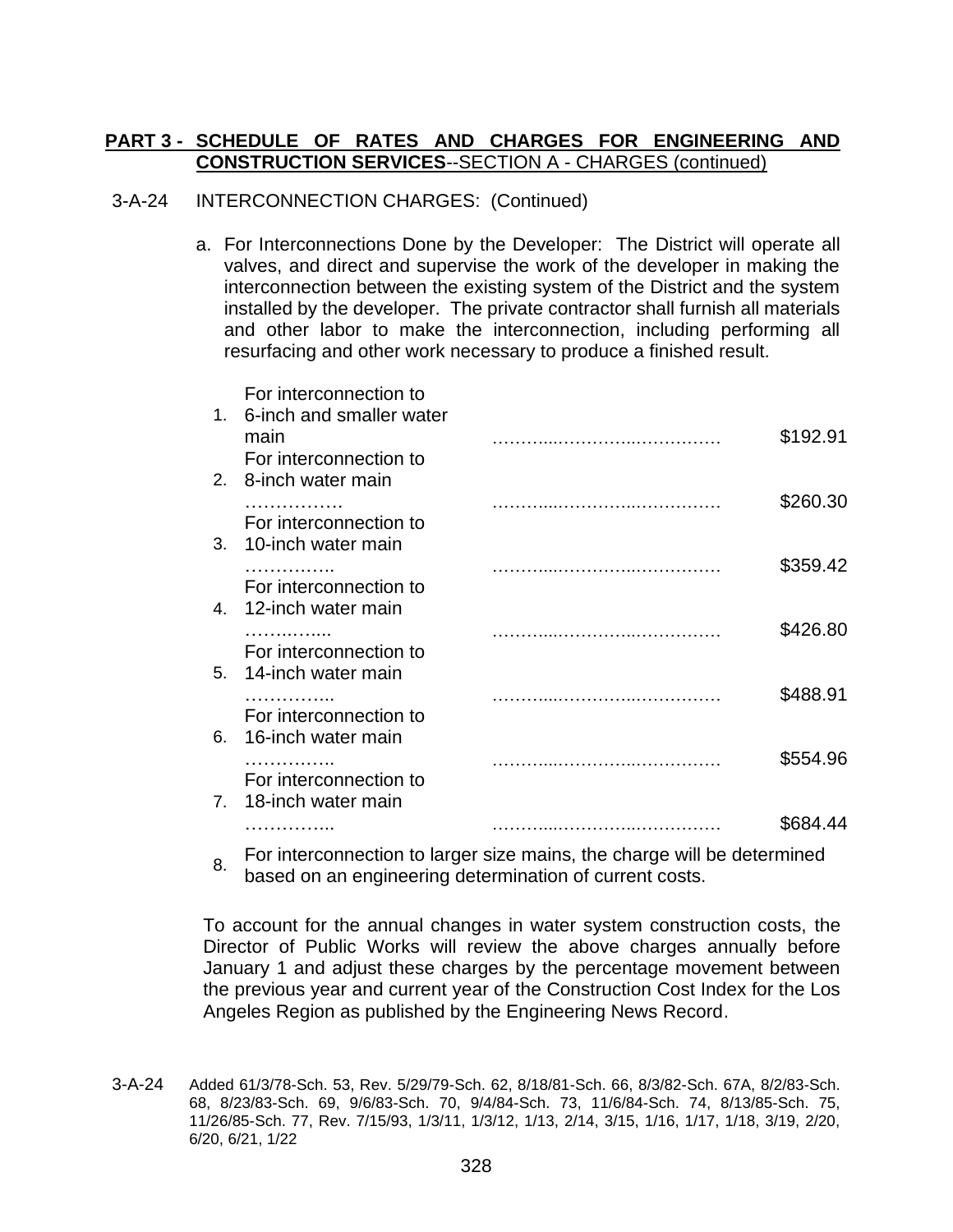- 3-A-24 INTERCONNECTION CHARGES: (Continued)
	- b. For Interconnections Done by the District: At its option, the District may perform the work and furnish the materials to make the interconnection for a charge based on an engineering estimate of current costs.

<sup>3-</sup>A-24 Added 61/3/78-Sch. 53, Rev. 5/29/79-Sch. 62, 8/18/81-Sch. 66, 8/3/82-Sch. 67A, 8/2/83-Sch. 68, 8/23/83- Sch. 69, 9/6/83-Sch. 70, 9/4/84-Sch. 73, 11/6/84-Sch. 74, 8/13/85-Sch. 75, 11/26/85-Sch. 77, Rev. 7/15/93, 1/3/11, 1/3/12, 1/13, 2/14, 3/15, 1/16, 1/17, 1/18, 3/19, 2/20, 6/20, 6/21, 1/22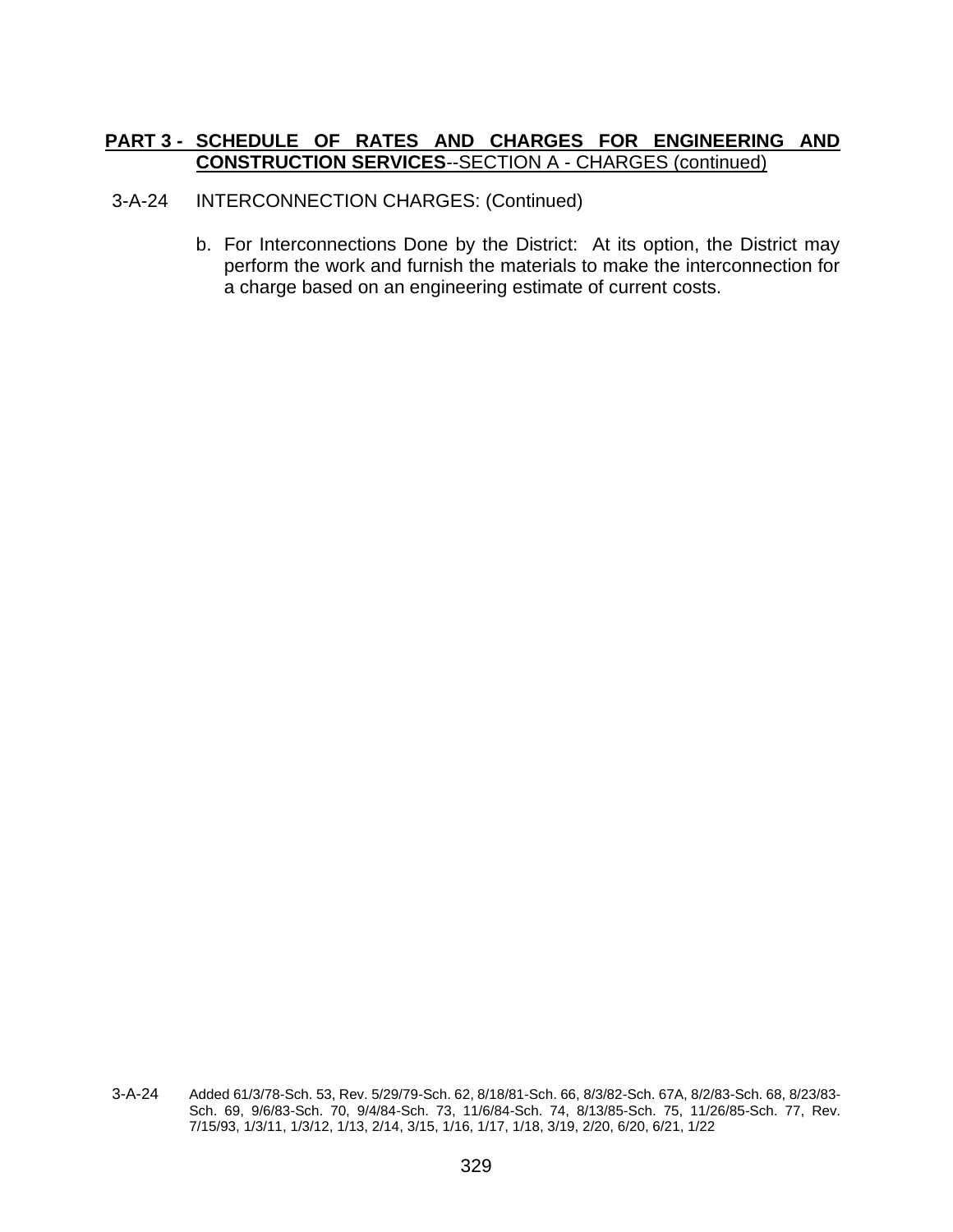3-A-27 DAMAGE OF WATERWORKS DISTRICT PROPERTY OR FACILITIES: When the District property or facilities have been damaged by known persons, the District is to render a Damage Claim Invoice to those parties which is to include the repair cost for materials used, water wasted, labor expense, vehicle, equipment, and tool usage, and vehicle and equipment mileage charges. In addition, as part of the Invoice, the District is to charge an Invoice Preparation Charge as follows:

| Damage Cost: | <b>Invoice Charge</b> |
|--------------|-----------------------|
|              |                       |

Each \$500 or increment thereof of additional damage…………………………………………………..\$31.00

and a Tool Allowance as follows: Five (5%) percent of labor charges or a minimum of whichever is a larger amount………………………………………\$29.00

For Invoices unpaid after 30 days the District may add interest on the unpaid balance at that rate of 1% per each month, or 12% per year.

Minimum charge for Damaging Meter, Meter Lock or Seal, Curb Stop or Valve………………………….\$22.00

Should the party that caused the damage be a customer of a District and not pay the damage bill within the time allowed, then the District may proceed with standard shutoff procedures to collect the unpaid bill.

Minimum amount to be charged for tampering or damaging any facilities of the District other than a water meter, meter lock or seal, curb stop, or valve……………………………………………………….\$105.00

- 3-A-26 Added 6/13/78-Sch. 53, Rev. 5/29/79-Sch. 62, 8/18/81-Sch. 66, 8/3/82-Sch. 67A, 8/2/83-Sch. 68, 8/23/83-Sch. 69, 9/6/83-Sch. 70, 9/4/84-Sch. 73, 11/6/84-Sch. 74, 8/13/85-Sch. 75, 11/26/85-Sch. 77, Deleted 7/15/93
- 3-A-27 Added 8/3/82-Sch. 67B, Rev. 8/2/83-Sch. 68, 8/23/83-Sch. 69, 9/6/83-Sch. 70, 9/4/84-Sch. 73, 11/6/84-Sch. 74, 8/13/85-Sch. 75, 11/26/85-Sch. 77

<sup>3-</sup>A-25 Added 6/13/78-Sch. 53, Rev. 5/29/79-Sch. 62, 8/18/81-Sch. 66, 8/3/82-Sch. 67A, 8/2/83-Sch. 68, 8/23/83-Sch. 69, 9/6/83-Sch. 70, 9/4/84-Sch. 73, 11/6/84-Sch. 74, 8/13/85-Sch. 75, 11/26/85-Sch. 77, Deleted 7/15/93